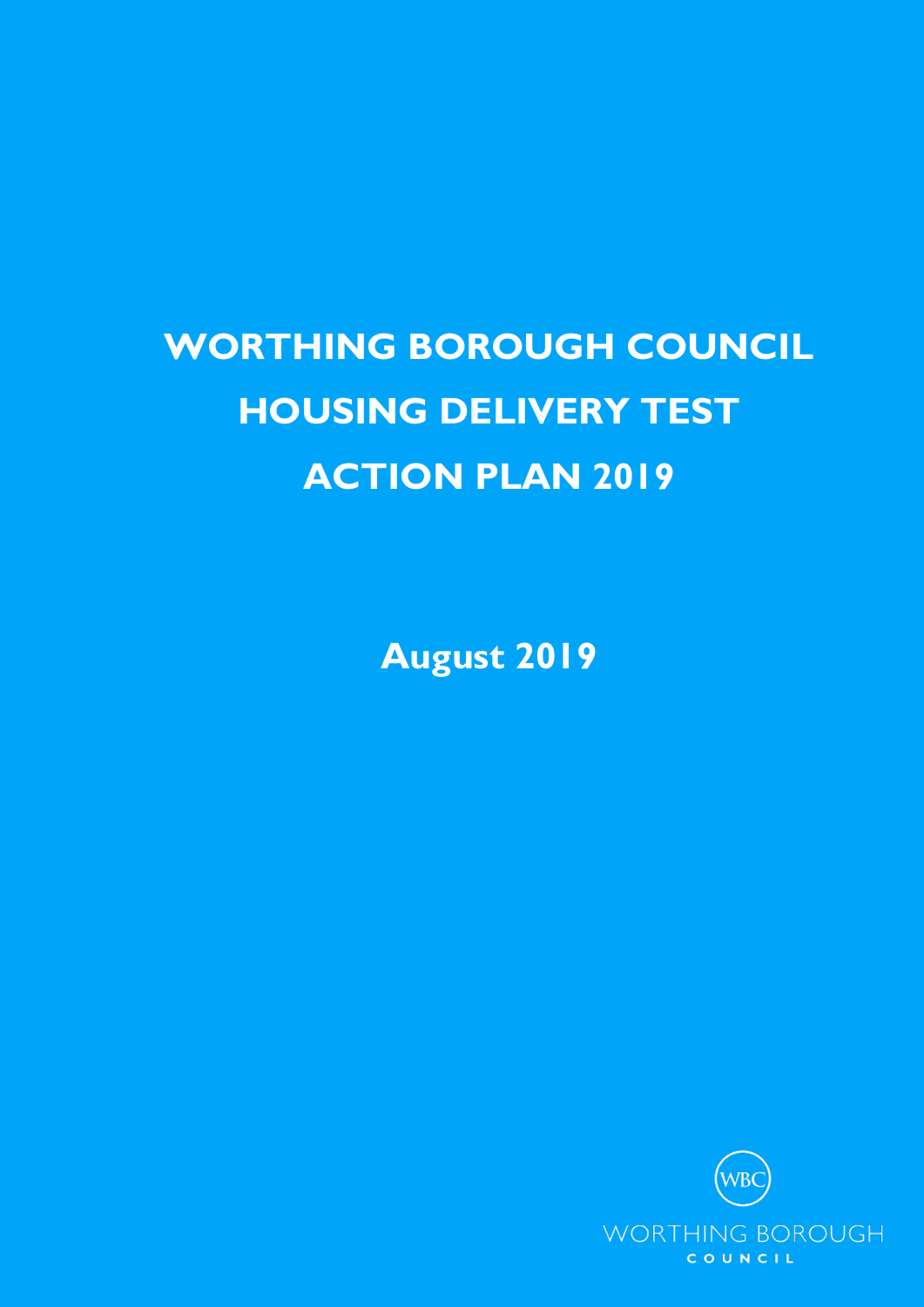# **WORTHING BOROUGH COUNCIL HOUSING DELIVERY TEST ACTION PLAN 2019**

| <b>Contents</b>                                                                                                                                                                                               | Page                                      |
|---------------------------------------------------------------------------------------------------------------------------------------------------------------------------------------------------------------|-------------------------------------------|
| 1. Introduction                                                                                                                                                                                               | $\overline{2}$                            |
| Context<br>Why an Action Plan has been prepared<br><b>Purpose and Objectives</b><br>Relationship with other plans and strategies for housing delivery<br>Approach and Methodology                             | $\overline{c}$<br>$\frac{4}{5}$<br>6<br>6 |
| 2. Housing Delivery Analysis                                                                                                                                                                                  | 7                                         |
| Past performance on housing delivery<br><b>Current housing supply</b><br>Housing delivery analysis<br>Potential barriers to delivery                                                                          | 7<br>8<br>10<br>13                        |
| <b>3. Key Actions &amp; Responses</b>                                                                                                                                                                         | 15                                        |
| Ensure housing delivery remains a Council priority<br><b>Review of Local Plan</b><br><b>Planning Policy</b><br>Improving our planning applications processes<br>Other initiatives to support housing delivery | 15<br>15<br>16<br>18<br>19                |
| 4. Monitoring, Engagement and Next Steps                                                                                                                                                                      | 22                                        |
| Monitoring<br><b>Next Steps</b>                                                                                                                                                                               | 22<br>22                                  |
| <b>5. Conclusion</b>                                                                                                                                                                                          | 23                                        |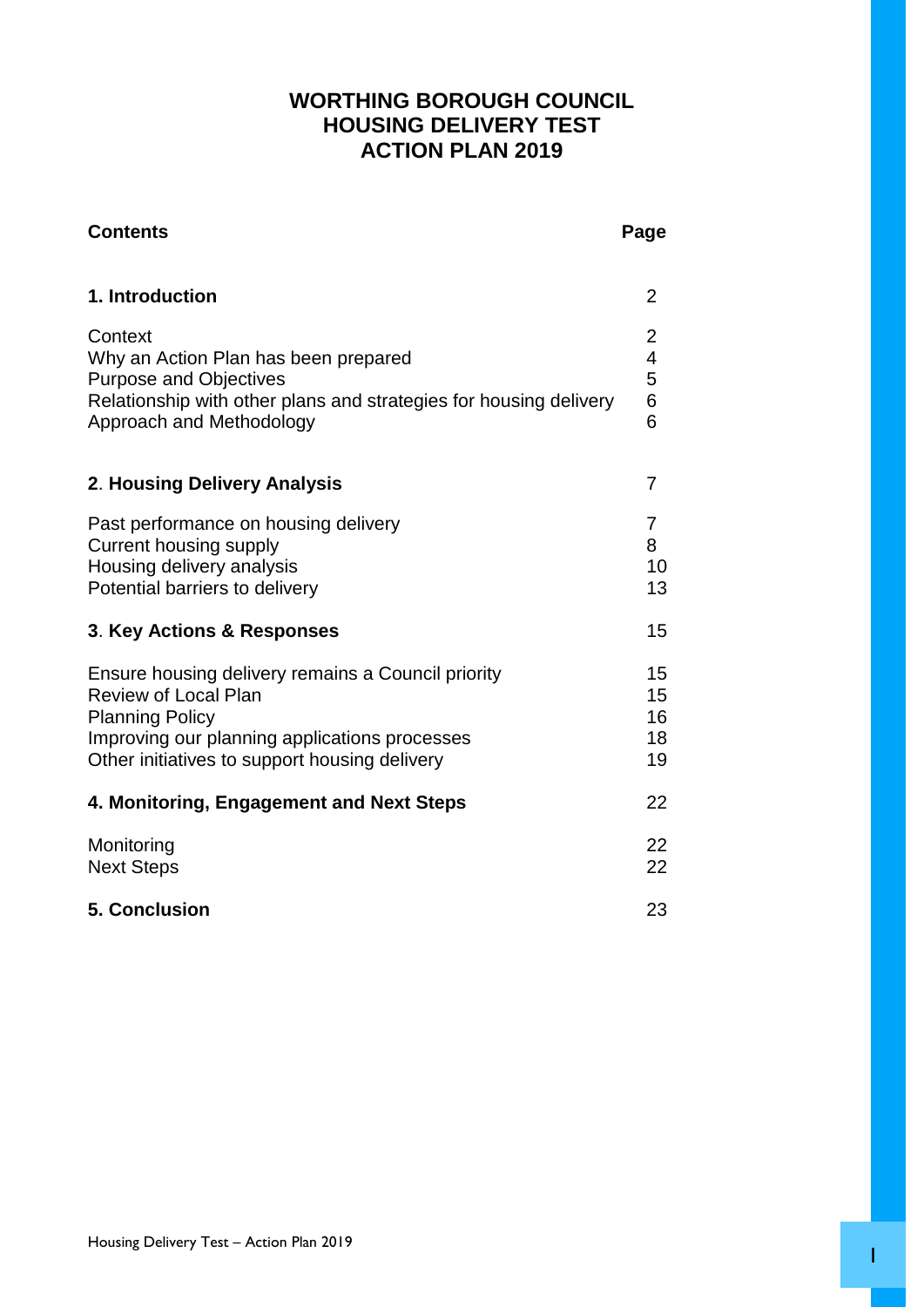# **1. Introduction**

# **Context**

- 1.1 The Council recognises the Governments' commitment to boost the delivery of new homes and has responded to this challenge by undertaking a full review of the existing adopted Worthing Core Strategy 2011, which helps to set the strategy for development across the Borough.
- 1.2 The existing Worthing Core Strategy was adopted at a time when there was not a strong relationship between the housing targets set for Worthing within Regional/Structure Plans and the need and demand for new homes within the borough. This is because the previous targets took account of the significant development constraints faced by Worthing and were therefore strongly influenced by the capacity of the borough to accommodate new homes in terms of its physical and environmental characteristics.
- 1.3 The National Planning Policy Framework (NPPF) now requires that local planning authorities meet their full need for both market and affordable housing as far as is consistent with other policies in the Framework. In response to this significant change, together with other changes at national level, the Council committed to review the existing Local Plan.
- 1.4 In spring 2016 the first stage of Local Plan review (the Issues and Options stage) was published for consultation. At that stage the Council sought views and suggestions on how Worthing should grow and develop in the future. This consultation identified the challenges facing the borough and the options that could help address them.
- 1.5 All responses received at the Issues and Options stage informed the next stage of Plan preparation and the evidence that needed to be put in place to support it. In autumn 2018 the Council published its preferred options in its Draft Worthing Local Plan 2018 and work is currently progressing to prepare the Submission version of the Plan. This builds on the responses received at the two earlier stages and the emerging evidence. The current timescale of the Local Plan review is for Regulation 19 consultation in spring 2020 followed by Submission in autumn 2020. The Examination is expected to be held in winter 2020 / spring 2021 with the Plan then being adopted in summer 2021.
- 1.6 In line with the NPPF, the Council is seeking to plan positively to establish whether housing delivery could be increased significantly to help close the gap between the level of identified need and recent levels of housing delivery.
- 1.7 The most up-to-date assessment of objectively assessed housing need (based on the standard method as set out in national planning guidance and the 2016 household projections published in September 2018) is 12,801 dwellings over the Plan period (to 2033) which currently equates to 753 dwellings per annum (as set out in the Draft Worthing Local Plan (DWLP). It should be noted that the Council are looking to amend the end date of the plan for Submission to 2036 and consequently all figures will be updated in due course).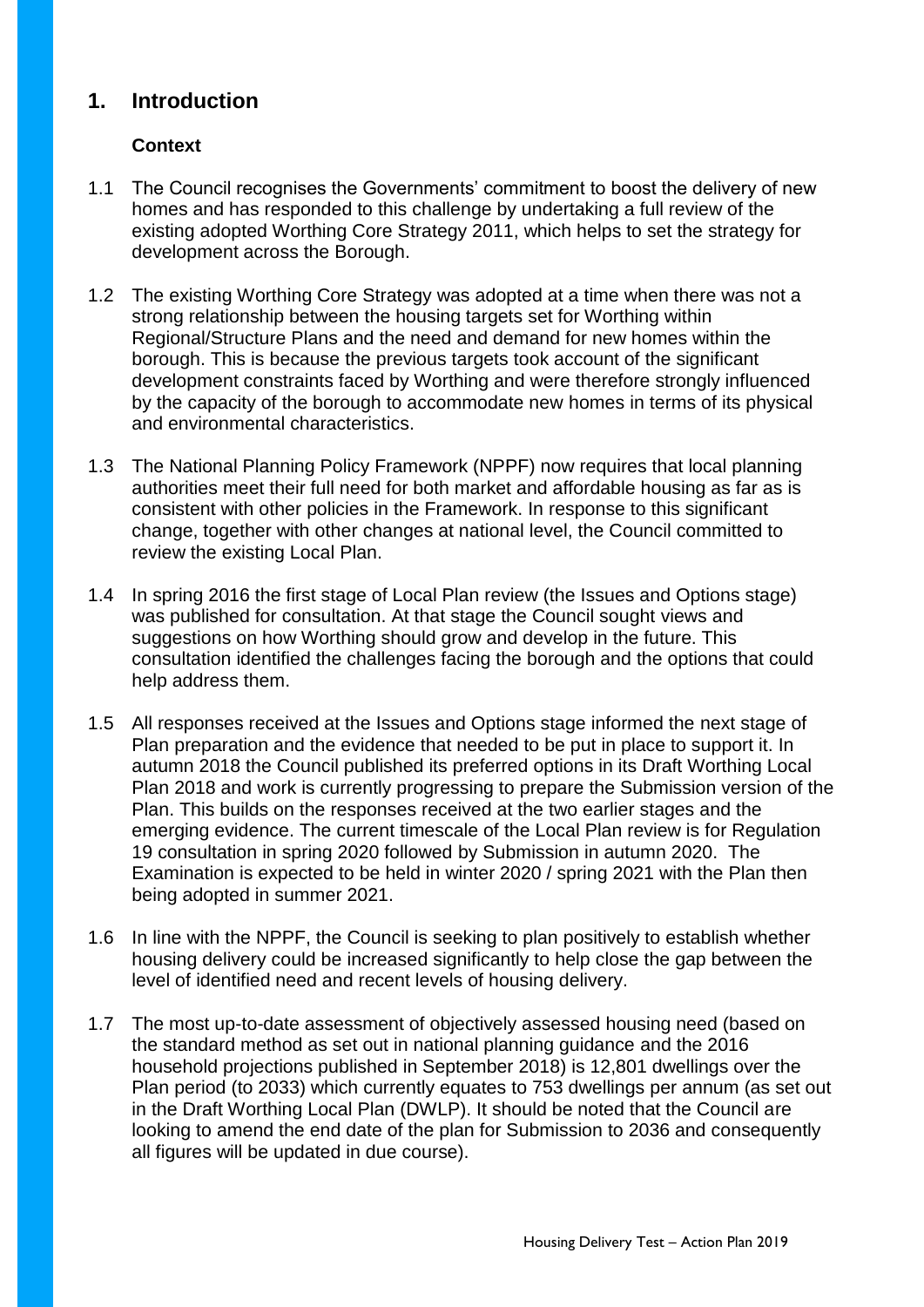- 1.8 The level of identified housing need for the plan period is a much higher level of housing delivery than the borough has previously planned for or delivered. To put this into context, the current adopted Core Strategy 2011 set a housing requirement of 200 dwellings per annum and the average annual delivery rate since 2006 has been 285 dwellings (which includes a significant level of housing delivered on a large greenfield site at West Durrington).
- 1.9 In light of the changes made to national planning guidance and the need to meet, as much as possible, the housing need for Worthing the spatial strategy taken forward in the emerging plan is similar to that incorporated within the Worthing Core Strategy (i.e. placing a strong emphasis on regeneration and transforming key sites within the urban area). However, a key difference has been the need to now look more positively at potential development options, including greenfield sites located around the edge of the borough.
- 1.10 The most significant constraining factor when considering future development is land availability. Worthing is tightly constrained and there is little scope to grow beyond the current Built up Area Boundary without merging with the urban areas of Ferring (to the west) and Sompting/Lancing (to the east) and without damaging the borough's character and environment. Furthermore, the town is relatively compact and there are very few vacant sites or opportunity areas within the existing Built up Area that could deliver significant levels of growth. Therefore, the reality is that when compared to many other local authority areas, there are relatively few options for growth.
- 1.11 The emerging spatial strategy seeks to achieve the right balance between planning positively to meet the town's development needs (particularly for jobs, homes and community facilities) with the continuing need to protect and enhance the borough's high quality environments and open spaces within and around the town. The overarching objective is therefore to maximise appropriate development on brownfield land and add sustainable urban extensions adjacent to the existing urban area. The core principles set out in the draft Plan take account of the characteristics of the borough and provide a clear direction for development in and around the town. The spatial strategy will help to steer new development to the right locations whilst at the same time helping to protect those areas of greatest value / sensitivity.
- 1.12 The emerging strategy identifies a total of seven sites for allocation which are considered to be key to the delivery of future housing in the borough. These comprise four urban sites that provide the greatest opportunity to deliver residential and wider regeneration and three edge of town sites that have been assessed as being suitable for allocation for housing development.
- 1.13 The plan also identifies six Areas of Change (AOCs) which are regeneration sites within the existing Built Up Area Boundary. Although change is expected and encouraged over the Plan period, they are opportunities that, in general, are less advanced than the other urban allocations and, as a consequence, there is less certainty about the likely mix of uses, site capacity and delivery timeframe. In addition to the more significant urban sites proposed for allocation and identified as AOCs it is expected that small sites will play a greater role in housing delivery.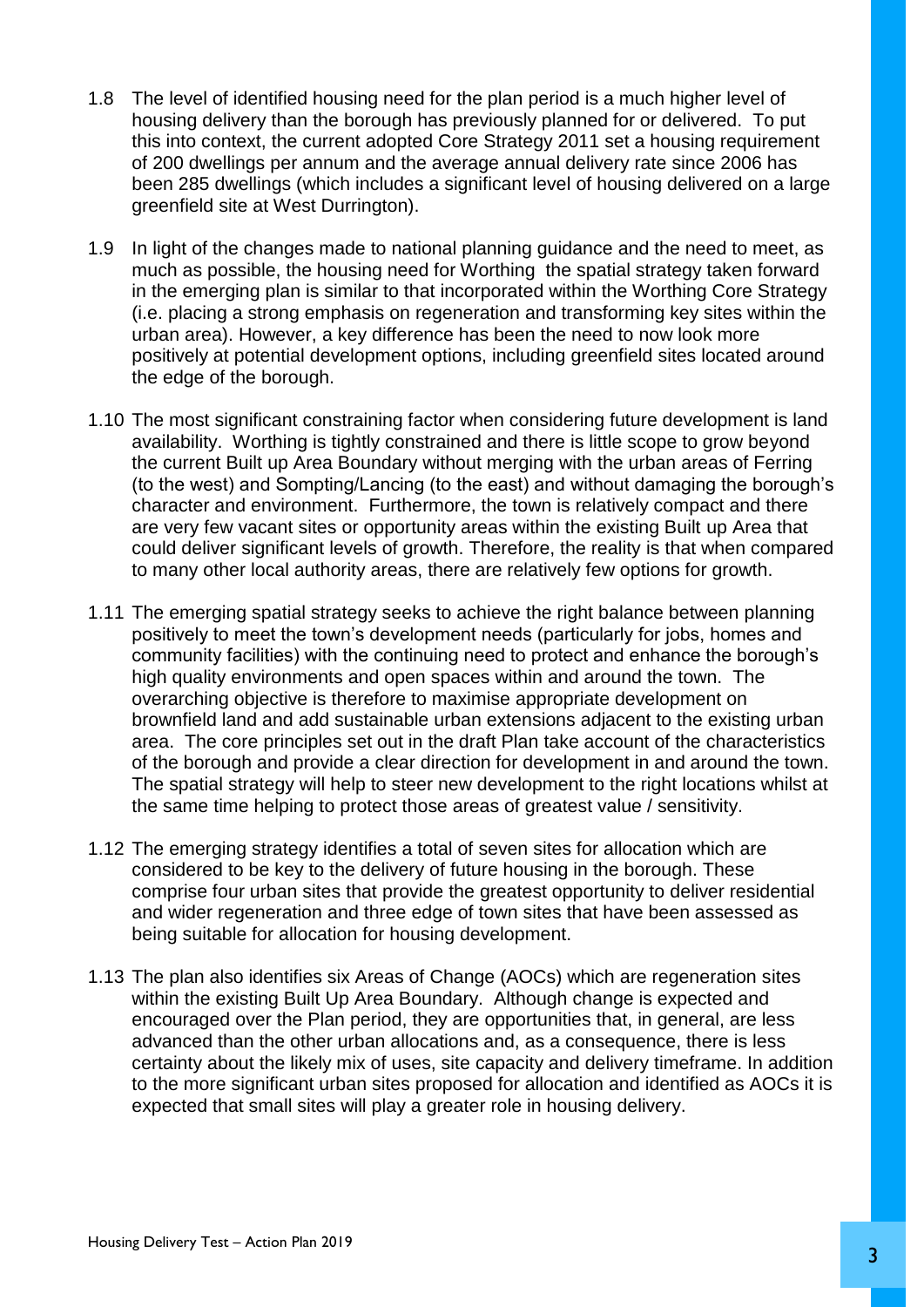# **Why an Action Plan has been prepared**

- 1.14 The revised National Planning Policy Framework (NPPF) (2018) introduced a Housing Delivery Test (HDT) as a mechanism to monitor housing delivery locally. The HDT measures additional net dwellings provided in a local authority area against the homes required. The consequences of failing the test are set out in the NPPF and these will apply until subsequent HDT results demonstrate that delivery in future years has improved:
	- A local planning authority must produce an Action Plan within six months if the Housing Delivery Test result is less than 95%
	- A local planning authority with a Housing Delivery Test result of less than 85% must provide a 20% buffer to the five year housing land supply
	- The presumption in favour of sustainable development applies if the Housing Delivery Test result is less than:
		- i) 25% in November 2018
			- ii) 45% in November 2019
			- iii) 75% from November 2020 onwards
- 1.15 Where an Action Plan is required, this should be prepared within 6 months of the test results being published. There was a delay in the publication of the HDT and the Ministry of Housing Communities and Local Government (MHCLG) published the test results on 19 February 2019. This Action Plan will therefore be published by 19th August 2019, which is line with the Government's requirements.

#### *How is the Housing Delivery Test Measured?*

1.16 The methodology for calculating the HDT measurement is set out in the Housing Delivery Test Measurement Rulebook. It is based on the MHCLG statistics for the total net housing completions in a local planning authority area over a three year rolling programme which includes student and other communal accommodation using a ratio to adjust for occupancy. The result of the HDT for each local planning authority is published annually by the MHCLG in November.

#### *How did Worthing perform against the Housing Delivery Test?*

1.17 For Worthing, housing delivery was measured against the adopted Worthing Core Strategy 2011 target of 200 homes per annum for Test Year 1 (being within the last 5 years). Given the Local Plan Adoption date, the calculation for Test Year 2 falls between the CS adopted target figure and the Minimum Local Housing Need Figure. For Test Year 3 the Minimum Local Housing Need Figure is used.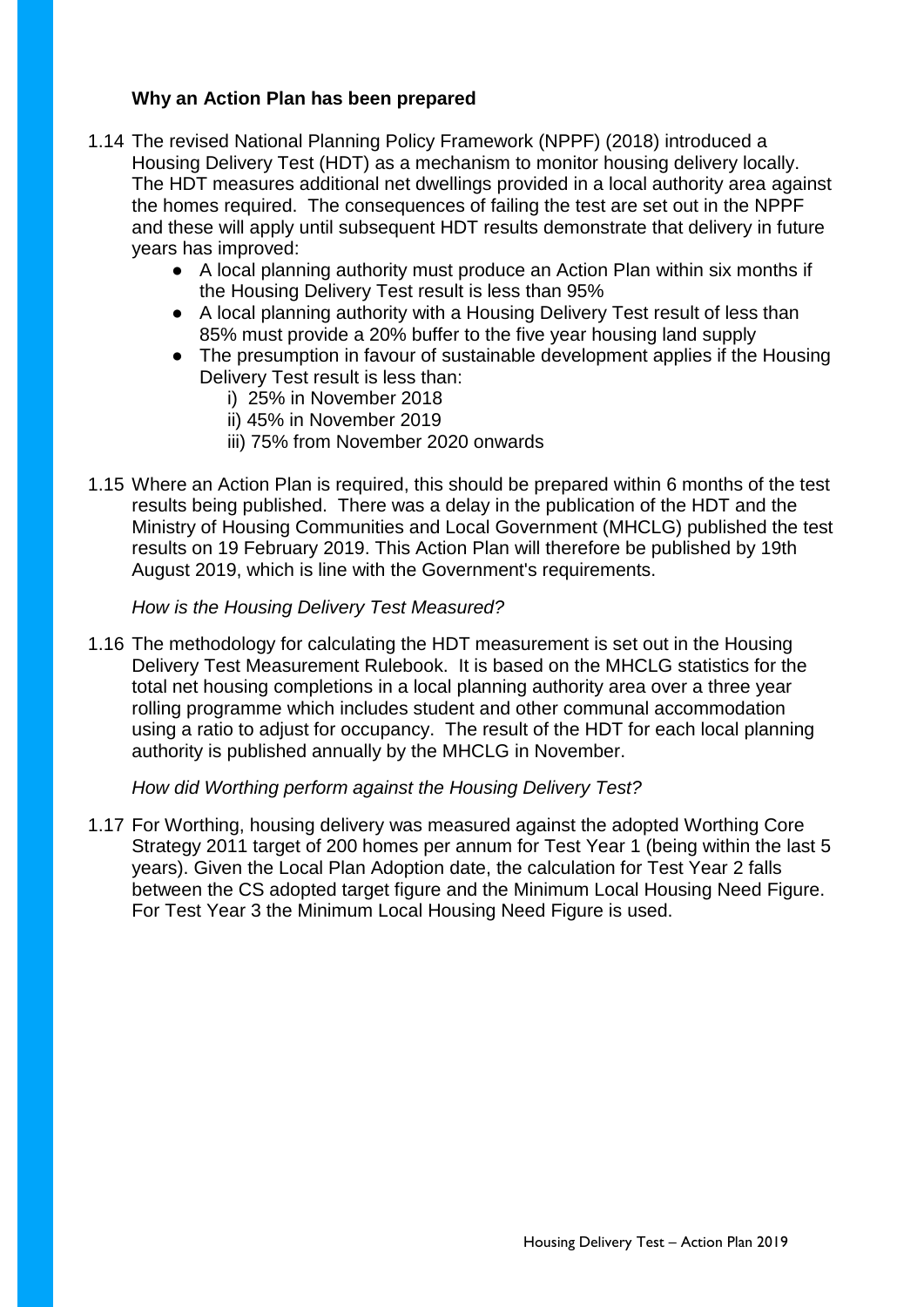# *Worthing Housing Delivery Test results*

| Year                                                                       | <b>Delivery Figure (net)</b> | <b>Annual Housing Target</b> |  |  |  |  |
|----------------------------------------------------------------------------|------------------------------|------------------------------|--|--|--|--|
| 2015/2016                                                                  | 477                          | 200                          |  |  |  |  |
| 2016/2017                                                                  | 347                          | 598                          |  |  |  |  |
| 2017/2018                                                                  | 492                          | 622                          |  |  |  |  |
| <b>Total over 3 years</b>                                                  | 1,316                        | 1,420                        |  |  |  |  |
| The Housing Delivery Test measurement for Worthing is 1,316 / 1,420 = 93%. |                              |                              |  |  |  |  |

1.18 Based on performance over the past three years Worthing does not have to provide a 20% buffer to the five year housing land supply and avoids the presumption in favour of sustainable development. It does, however, have to produce an Action Plan.

# **Purpose and Objectives**

- 1.19 This Action Plan is the Council's response to the challenge set out in the NPPF to boost significantly the supply of homes. It sets out why the authority has not delivered against its housing requirements (as detailed above) and identifies a number of actions to increase and maintain housing delivery. However, it should be recognised that housing delivery is a complex matter, which includes the involvement of a number of different organisations in the delivery of new homes. Consequently, if this Action Plan is to succeed, then the cooperation of all partners will be essential, for example, landowners and developers.
- 1.20 This Action Plan covers the following issues:
	- The historic performance on housing delivery
	- Explains what the Council has been doing so far to boost housing delivery
	- Analyses evidence on sites with planning permission (and sites allocated for housing development) to understand what barriers are preventing homes being built on these sites
	- Sets out what actions the Council can take to increase the rate and number of homes built
	- Monitoring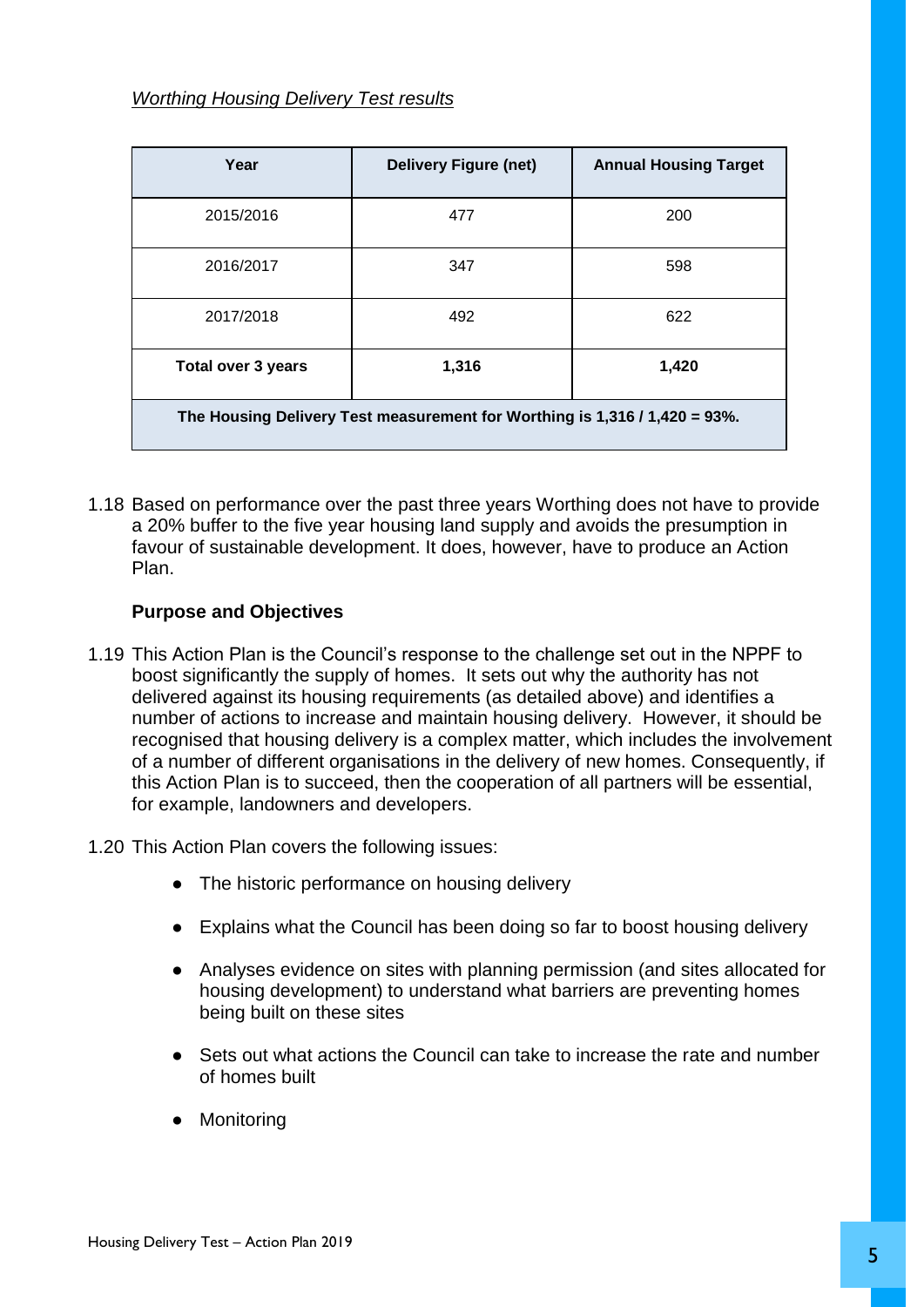# **Relationship with other plans and strategies for housing delivery**

1.21 This Action Plan together with the following key Council plans, policies and strategies provides a mechanism for delivery of local housing targets:

*Platforms for our Places (Corporate Strategy)* - is a plan that sets out Adur & Worthing Councils' ambition for our places' and our communities' prosperity and wellbeing. Platform 2 (Our Social Economies) encourages innovative actions around housing needs.

*Economic Strategy 2018-2023* - this sets out ambitious plans for how the place will achieve *"good growth"* It seeks to ensure that this growth balances economic success with improvements to the quality of life for residents, including good quality housing.

*Adur & Worthing Housing Strategy 2017-2020 -* the strategy sets out the Councils' housing priorities and dovetails with the Councils' corporate priorities, other Council strategies and the strategies and priorities of other partners and stakeholders. The Housing Strategy is currently being reviewed.

*Coast to Capital Local Economic Partnership* - this is a local business led partnership between local authorities and businesses and plays a central role in determining local economic priorities and undertaking activities to drive economic growth and the creation of local jobs. It has a critical role in the delivery of local infrastructure to support growth in the local economy and helps unlock development. In turn, this helps to support the housing delivery priorities of the Borough.

#### **Approach and Methodology**

- 1.22 The Council already has in place a long standing monitoring arrangement with West Sussex County Council and also maintains its own comprehensive monitoring system. The Annual Monitoring Report provides updates regarding the housing land supply position. This monitoring has identified that there are significant challenges to the delivery of housing typical of an authority with limited land availability and recognised constraints to development.
- 1.23 A number of sources of information/evidence have been, and continue to be, used to identify and assess any opportunities for residential development and to understand any barriers to delivery that need to be addressed. These include the following documents that are reviewed on a regular basis:
	- Strategic Housing Land Availability Assessment
	- Brownfield Register
	- Self-Build and Custom Housebuilding Register
	- West Sussex County Council Data
	- Empty Homes Strategy
	- Affordable Homes Delivery Group
	- Adur and Worthing Strategic Asset Management Group
	- Housing Implementation Strategy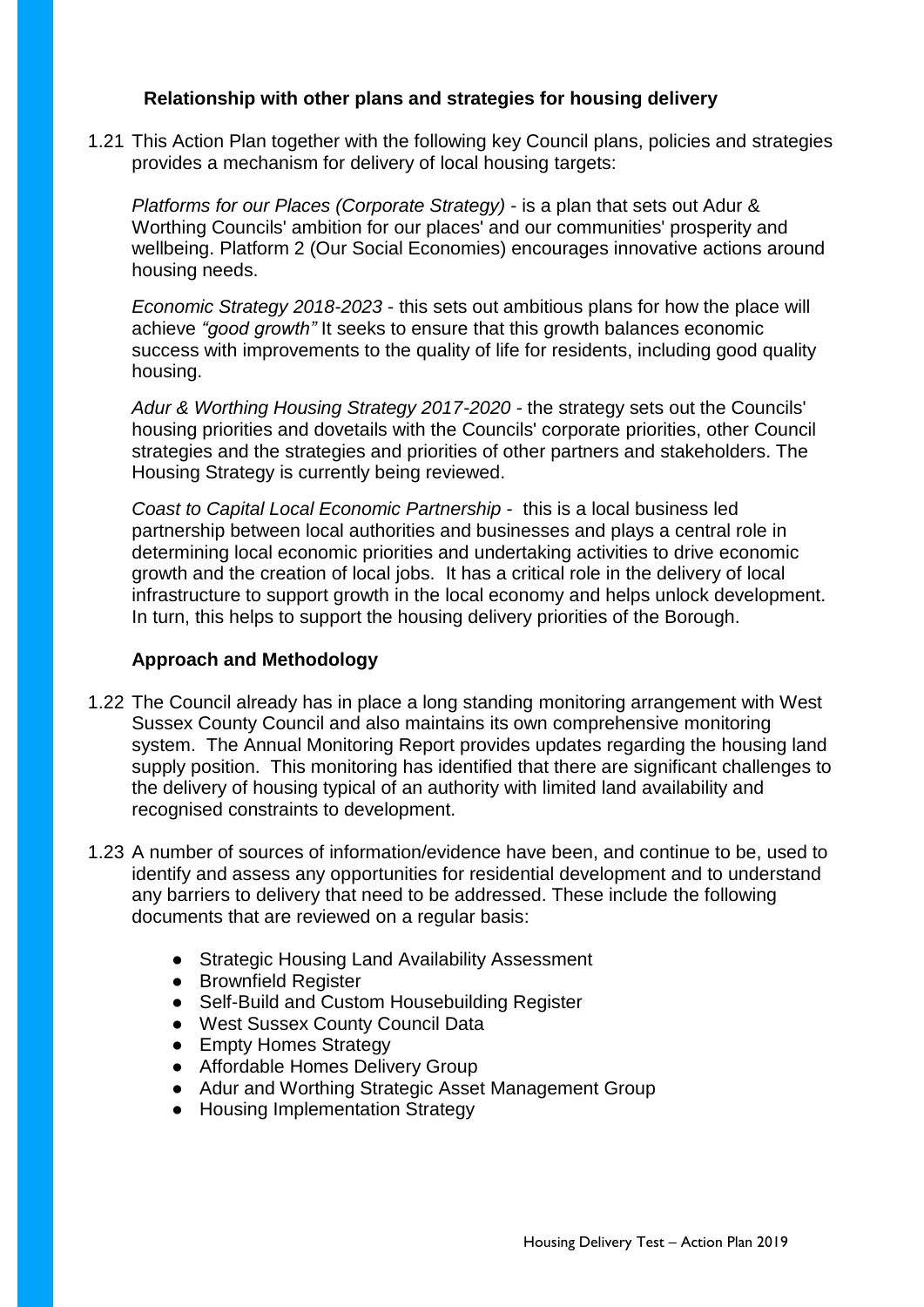# **2. Housing Delivery Analysis**

### **Past Performance on Housing Delivery**

- 2.1 Historically the housing targets for Worthing had been based on those set by Regional / Structure Plans and as previously explained, these did not have a strong relationship with the need and demand for new homes in the borough. Since the adoption of the Core Strategy Worthing had been meeting its adopted target and in fact had been delivering a surplus. However, it is acknowledged that this wasn't the case when the newer requirements of the NPPF were in place which required local planning authorities to meet their housing needs in full.
- 2.2 The table below (also incorporated within the housing trajectory 2017 2018) indicates the recent levels of housing delivery. This is a net figure, which consists of new build dwellings minus demolitions plus conversions.

| Year              | <b>Net Additional Dwellings</b> |
|-------------------|---------------------------------|
| $2006 - 2007$     | 266                             |
| $2007 - 2008$     | 260                             |
| $2008 - 2009$     | 380                             |
| $2009 - 2010$     | 252                             |
| $2010 - 2011$     | 241                             |
| $2011 - 2012$     | 143                             |
| $2012 - 2013$     | 172                             |
| $2013 - 2014$     | 245                             |
| $2014 - 2015$     | 351                             |
| $2015 - 2016$     | 484                             |
| $2016 - 2017$     | 347                             |
| 2017 - 2018       | 482                             |
| Total 2006 - 2018 | 3,623                           |

#### *Historic Housing Delivery - Dwelling completions 2006/2007 - 2017/18*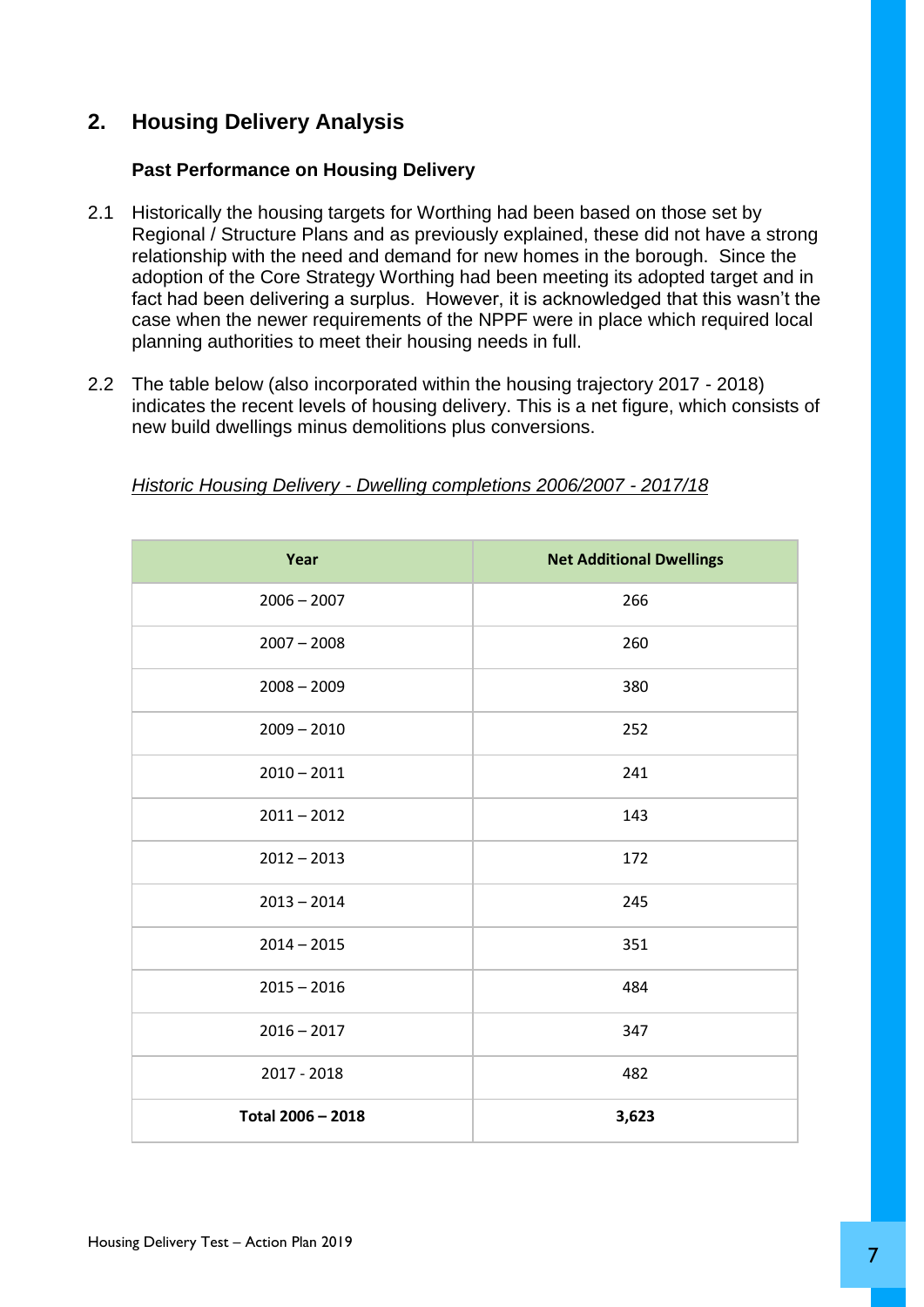- 2.3 A total of 482 (net) new dwellings were completed in Worthing in the monitoring period 2017/2018 (the latest reported monitoring period). This represents a surplus of 282 against the annualised housing requirement (Core Strategy) of 200 dwellings per annum and an increase on the previous year's figure of 347 dwellings.
- 2.4 To better reflect delivery trends, the latest return must also be considered within the context of a longer term timeframe. With this in mind it is clear that there has been a sustained period of 'over-delivery' in recent years (against the 200 dwellings / year requirement). In fact, the level of housing completions since 2006 is 3,623 dwellings which against the Core Strategy target, provides a 'surplus' over the last 12 years. However, it should be noted that there is no intention that the 200 dwelling / year target should be seen as a 'ceiling'. Furthermore, as explained above, changes to the planning system have meant that the Council has to reconsider this existing target in light of more recent evidence. Work on reviewing the housing target is currently underway as part of the Local Plan review.

|                                                      | 2006<br>/07 | 2007<br>/ 08 | 2008<br>/09 | 2009<br>/10 | 2010<br>111 | 2011<br>/12 | 2012<br>/13    | 2013<br>114 | 2014<br>/15 | 2015<br>/16 | 2016<br>117 | 2017<br>/18 |
|------------------------------------------------------|-------------|--------------|-------------|-------------|-------------|-------------|----------------|-------------|-------------|-------------|-------------|-------------|
| <b>Housing</b><br><b>Supply</b><br><b>Target</b>     | 200         | 200          | 200         | 200         | 200         | 200         | 200            | 200         | 200         | 200         | 598         | 622         |
| <b>New</b><br><b>Residential</b><br><b>Approvals</b> | 382         | 407          | 460         | 240         | 193         | 149         | 1216<br>$\ast$ | 224         | 145         | 206         | 479         | 267         |
| <b>Net</b><br><b>Residential</b><br>completions      | 266         | 260          | 380         | 252         | 241         | 143         | 172            | 245         | 351         | 484         | 347         | 482         |

*Housing approvals and completions against housing targets 2006 - 2018*

*\* This year includes 700 dwelling permission at West Durrington and 265 dwelling permission at Worthing College. West Durrington is still under construction but close to completion.*

2.5 As can be seen from the table above, the number of homes delivered has, in general, kept pace with the number of homes permitted.

# **Current Housing Supply**

2.6 Worthing's current level of identified housing need for the plan period (753 dwellings per annum - DWLP 2016-2033) is a much higher level of housing delivery than the borough has previously planned for or delivered. To put this into context, the current adopted Core Strategy 2011 set a housing requirement of 200 dwellings per annum and the average annual delivery rate since 2006 has been 285 dwellings (which includes a significant level of housing delivered on a large greenfield site at West Durrington).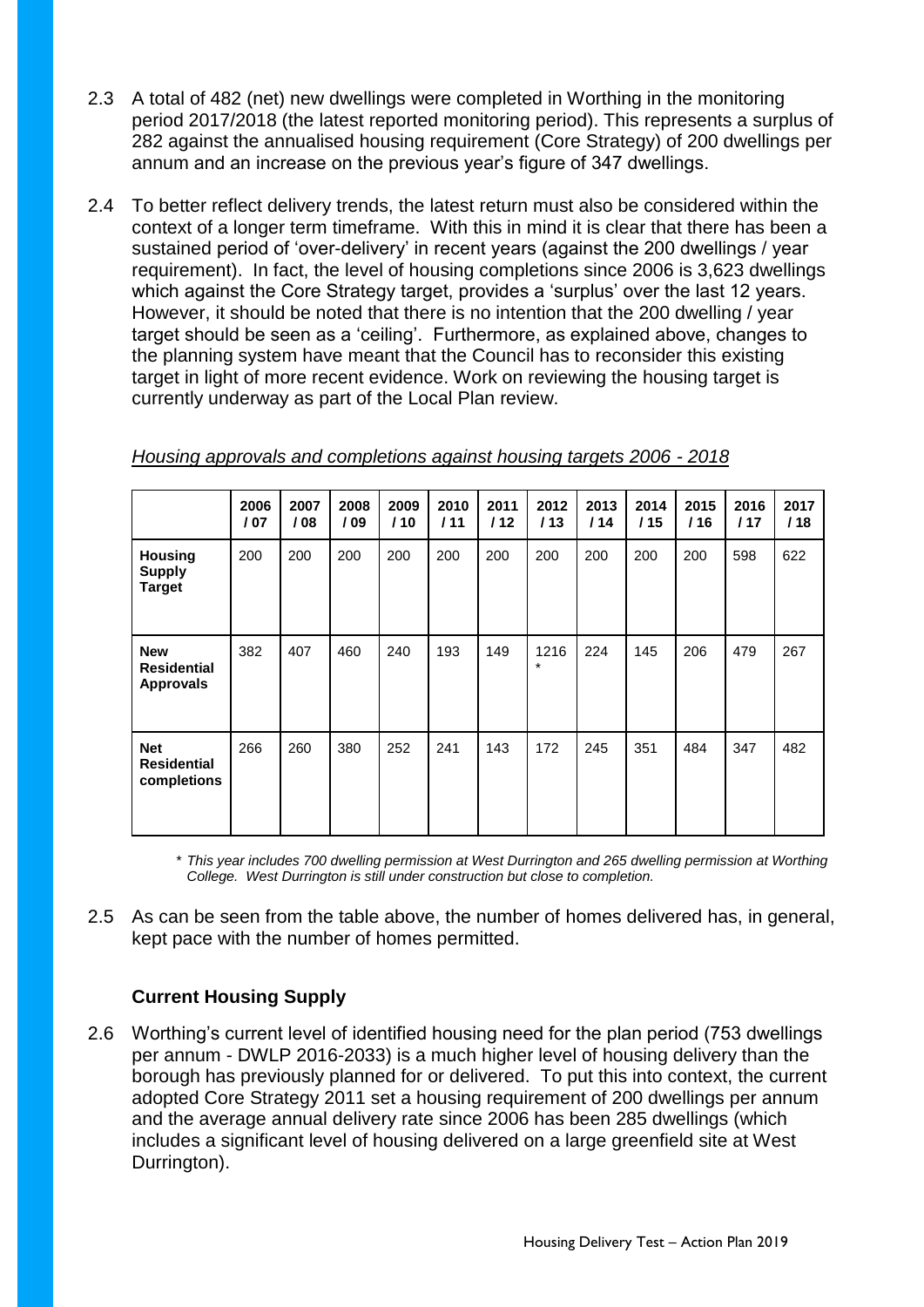- 2.7 It is clear that the increase in need for new homes in Worthing required a step change in housing delivery compared with previous housing requirements. The Council is responding to this challenge and has the ambition, recognised across its key strategic documents and strategies, to increase and accelerate the delivery of new housing across the borough. Worthing is currently reviewing its adopted Core Strategy (April 2011). The Draft Worthing Local Plan (Regulation 18 - Published October 2018) is looking to allocate land to accommodate the minimum of 4,182 new homes (246 per annum), including a number of greenfield and brownfield sites. Whilst this figure is still some way below the level of need it does represent a very significant uplift on the housing requirement previously established for the borough within the County Structure Plan, the Regional Spatial Strategy and the Core Strategy.
- 2.8 Current housing supply is made up of the following sources which, where appropriate, the assumptions behind them are being robustly reviewed as part of the current Local Plan review :

*Dwelling completions* - using local and West Sussex County Council (WSCC) data to determine the level of completions each year.

*Commitments* - Those sites identified as commitments at 1st April of the monitoring year in the Housing Land Supply Study produced annually by WSCC are those sites that can accommodate five or more units, which have planning permission but have not commenced or are under construction.

*Small sites of less than five dwellings* (previous threshold was 6 across the County) continue to come forward. It is not practical to identify and assess all of these sites in terms of their deliverability. Therefore, in forecasting house building on these small sites, it is assumed that all dwellings under construction and 45% of those with planning permission but not yet started will be built. This is based on past evidence of completion rates.

*Strategic Housing Land Availability Assessment (SHLAA) sites* - The Council's SHLAA has provided the mechanism through which the quantity and suitability of land potentially available for housing development has been determined. Informed by a number of 'calls for sites' the SHLAA has been monitored and updated regularly to give the most up to date picture of housing delivery for Worthing.

*Strategic Allocation* - The adopted Core Strategy currently has only one Strategic Allocation which is West Durrington. Planning Permission has been granted for 700 new homes and works have commenced with the final 283 homes expected to be delivered over a five year period 2018-2023.

*The DWLP 2018* is proposed the allocation of eight key sites of which three are solely for new homes. Four of the other sites will deliver new homes as part of a mixed development.

*Windfall Allowance* - A windfall allowance takes account of housing development on sites which it is not possible to identify in advance (e.g. conversions, changes of use etc.). Historic small sites housing delivery data over a ten year period has been used to calculate a windfall allowance of 73 homes per year. To avoid double counting with the small sites commitments, the windfall allowance is not applied to the first three years of the projections.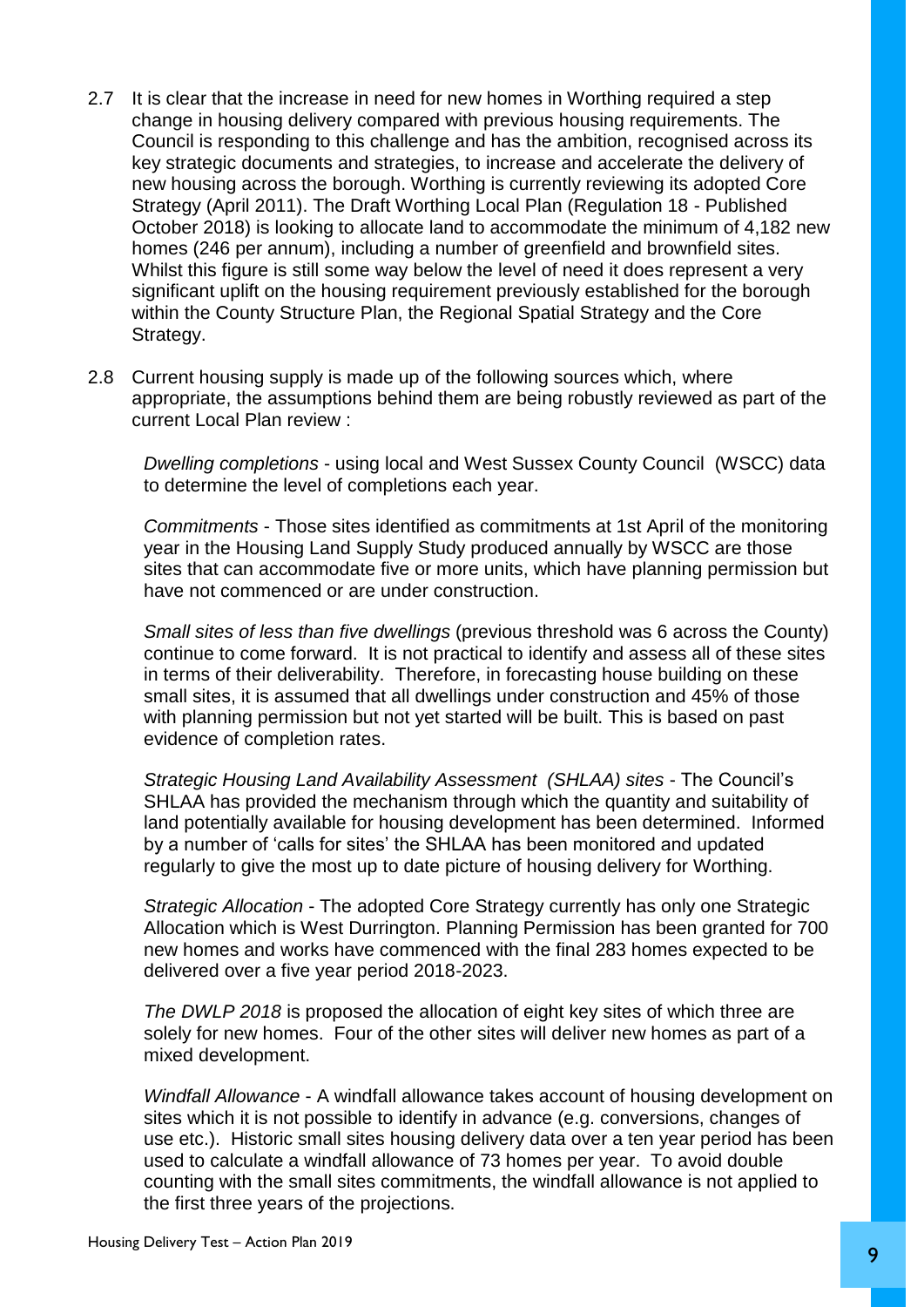2.9 The most up to date SHLAA (2017-2018) undertook a reassessment of all potential site opportunities (and any new sites) to consider their development potential. Whilst the focus in previous SHLAA has been on previously developed sites in the built up area, a rigorous assessment of edge of town opportunities (including greenfield sites) was also undertaken. This work is continuing as part of the Local Plan review and as new evidence emerges this will help inform site assessments. The SHLAA is now under review as part of Annual Monitoring Report for the monitoring period 2018/19 and will be updated prior to the Submission Stage of the Local Plan Review. These updates provide an opportunity for a further 'call for sites' and other evidence gathering to ensure that the capacity figures and projected delivery rates are robust and that the Council can demonstrate a very positive approach to Plan making.

#### **Housing delivery analysis**

- 2.10 The Council has used the Data Standard spreadsheet, produced by the Planning Advisory Service, to bring together all existing evidence to help understand the components of housing supply and delivery performance. This integrates the planning pipeline, recent delivery and future supply of housing to identify barriers slowing down or preventing delivery. All sites of 5 or more dwellings have been included.
- 2.11 The first step has been to identify those sites where there are barriers to development or where sites have stalled completely.
- 2.12 The spatial strategy as set out in the adopted Core Strategy was set by its context. There was one strategic allocation identified in the plan - West Durrington which was to deliver 700 new homes on a greenfield site situated on the north western edge of Worthing. This site has planning permission and construction is well advanced.
- 2.13 Whilst there was only one allocation in the Plan the Council identified 12 Areas of Change (AOC) these are areas where change was expected and were promoted over the Plan period. Eight of the AOC included residential development either solely or as part of a mixed-use development.
- 2.14 A number of the AOC identified in the Core Strategy have been, or are currently being delivered. These include the Aquarena, which has planning permission, and development is underway to deliver a mixed-use development with 141 new homes. The Strand which has been subject to permitted development and new development and has delivered a significant number of dwellings. Northbrook College, which has also contributed to the Boroughs supply of homes. The remaining Areas of Change have been reassessed as part of the current Local Plan review and some of these are now potential allocations. In addition to the sites set out in the Core Strategy a number of other sites have been, and are being, developed having secured planning permission.
- 2.15 Against the backdrop of significant and growing housing need the Council has taken, where possible, positive steps to bring forward sustainable opportunities to deliver new development. Whilst the progression of the Local Plan provides the main mechanism through which sites will be allocated the Council has also considered ways in which housing delivery could be increased in advance of Plan adoption. In response to this two edge of town opportunities (Fulbeck Avenue and Land North of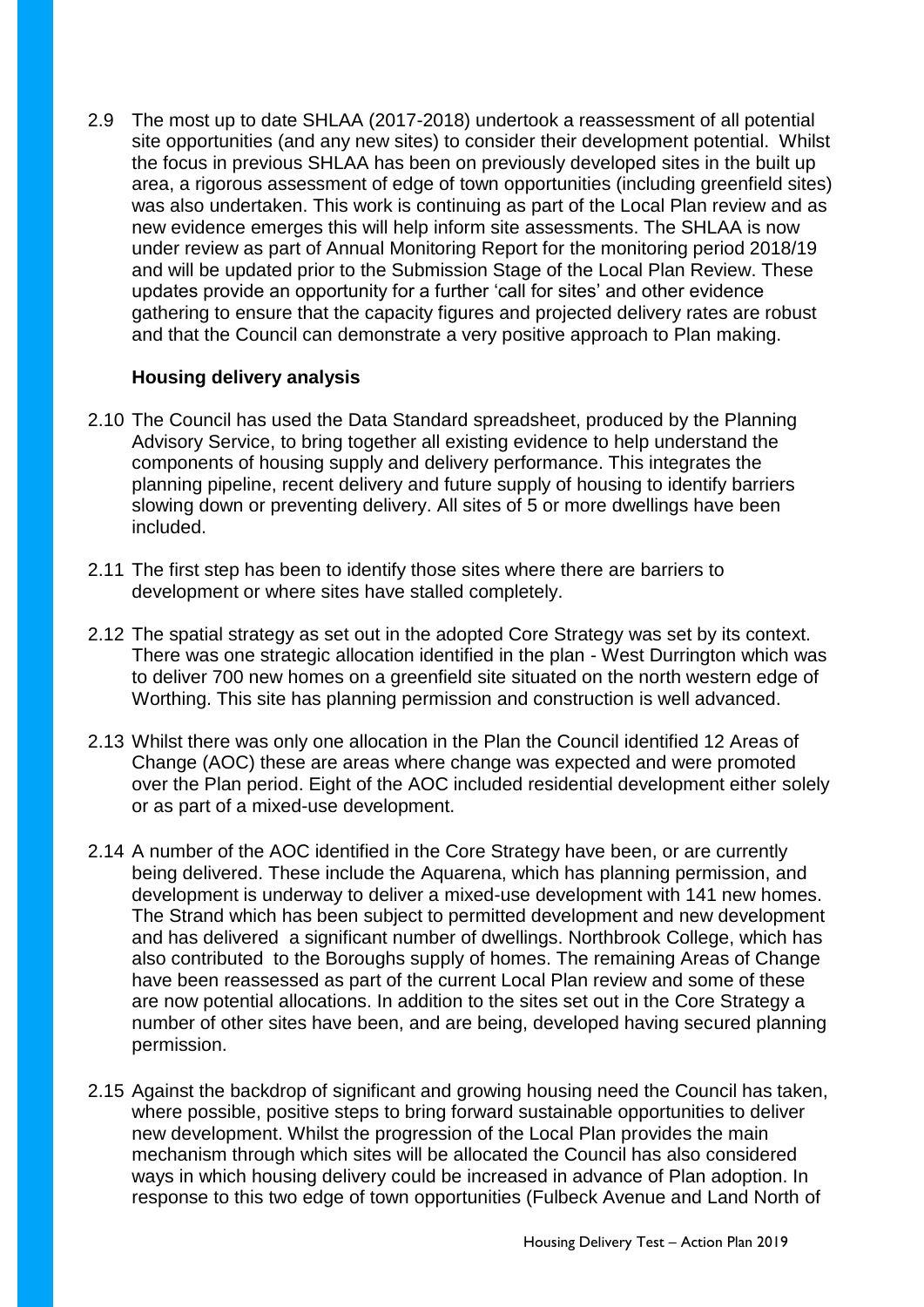West Durrington) have been given support for development in advance of the adoption of the new Local plan. These sites which sit within the existing built up area boundary, were included in the earlier Local Plan consultation 'Issues and Options' which raised the prospect of bringing these two sites forward in advance of the new Local Plan. In general this proposal was positively received and support was given to the Council taking this positive approach. Since that time an application for 240 new homes has been approved on the Land at West Durrington site pending the signing of a legal agreement and discussions are ongoing regarding the delivery of the Fulbeck Avenue site.

- 2.16 The new Local Plan must be informed by a robust evidence base. A number of background studies have already been progressed and some further studies and updates are being advanced to ensure that the Council's evidence base is up-todate. This includes: a Landscape & Biodiversity Study transport studies; a Strategic Flood Risk Assessment (SFRA); an Employment Study; and the Retail and Other town Centre Uses Study. These, and other studies, have helped to inform the assessment of sites for inclusion in the emerging Local Plan. In addition to the evidence base, the Council's proposal have already been subject to two rounds of consultation with key stakeholders and land owners to identify and address any issues and continues to engage with them through the review process. In addition, landowners and developers have also been invited to promote potential development sites (a call for sites) on a number of occasions.
- 2.17 The emerging Local Plan strategy identifies a total of seven sites for allocation which are considered to be key to the delivery of future housing in the borough. It also identifies six Areas of Change (AOCs) which are regeneration sites within the existing Built Up Area Boundary. Although change is expected and encouraged over the Plan period, they are opportunities that, in general, are less advanced than the other allocations and, as a consequence, there is less certainty about the likely mix of uses, site capacity and delivery timeframe. In addition to the more significant urban sites proposed for allocation and identified as AOCs it is expected that small sites will play a greater role in housing delivery.
- 2.18 The current evidence supports the allocation of the following sites:

*Caravan club* - a Council owned site that is currently leased to the Caravan Club. The lease is being negotiated to release 3 hectares of the site to allow for its allocation for residential development. A number of site issues identified through the landscape study and local features need to be considered in any detailed site proposal.

*Land west of Fulbeck Avenue* - a Council owned greenfield site. A number of site considerations will need to be considered at the design stage. Flooding will be considered as part of the SFRA. The Council is actively engaged in discussions with modular housebuilder to consider an innovative delivery mechanism and modular house build on the site with the potential to deliver a relative high capacity. A number of background studies have been commissioned for this site which will inform final delivery.

*Upper Brighton Road* - a privately owned greenfield site. There are a number of onsite considerations including landscape features/proximity to conservation area/heritage assets and the South Downs National Park which the Council is confident can be addressed through sensitive design.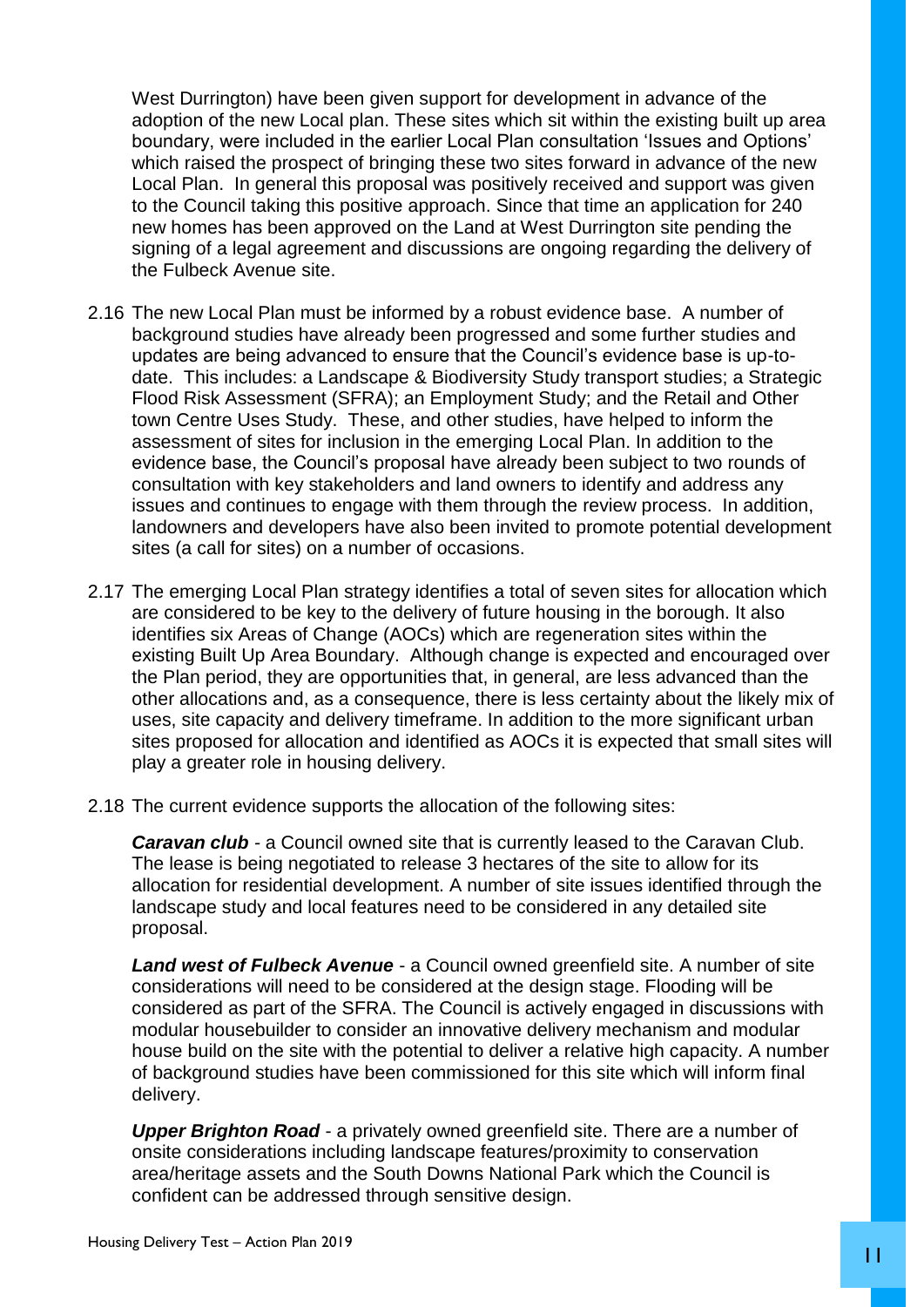2.19 The following sites that are being proposed as allocations in the DWLP had been previously considered as AOC in the current Core Strategy. A robust reassessment of these sites has concluded that these sites have a realistic prospect of being delivered within the first five years of the new Plan that they and will deliver much needed new homes.

*Teville Gate* - this key town centre site is one of the most high profile sites in the town, linking the railway station to the town centre. This site presents a key opportunity for delivering mixed use scheme including in excess of 300 new homes as well as new retail, leisure and commercial uses. The Council has been proactive on this site gaining funding for the demolition of the vacant buildings and multi storey car park. The site is now cleared and has temporary permission for surface car parking. On-going engagement with the site owners has now resulted in the submission of a planning application.

*Union Place* - a complex site which had previously been under private ownership until an intervention by the Council. The Council's proactive involvement has resulted in a number of funding and delivery initiatives including more recently a land-pooling agreement with publicly owned development company LCR. The site will provide much needed new homes alongside new commercial and leisure floorspace.

*Grafton Site* - a council owned site which is subject to some complex legal arrangements with neighbours. The Council has worked closely with interested parties with a view to finding solutions and funding initiatives that will allow the site to come forward. The Council is confident this site can be delivered and provide a significant contribution to the new homes needed whilst at the same time contributing to a number of regeneration objectives.

*Civic Centre Car Park* - Council owned site in close proximity to the town centre. Discussions are continuing with NHS Coastal West Sussex Clinical Commissioning Group to look at a healthcare hub with a level of residential development.

- 2.20 In addition to these Local Plan allocations the Council has also identified a further six Areas of Change where it is considered development is likely to occur during the Plan period but that in general, as less advanced and have less certainty about mix of uses, site capacity and delivery time frame. The assessment of these sites will continue to establish whether more certainty can be achieved to justify their inclusion as an allocation.
- 2.21 As previously explained, consideration has been given to all potential development sites in and around the borough. This included greenfield sites on the urban fringe and, as set out above, a number of these have been allocated for development. In reality, other than those sites there are very few other opportunities. However, three other edge of town sites were promoted for development and, in response, a robust and positive review (including consultation) of these has been made to assess whether they were potentially suitable for residential development. These are currently referred to as 'Omission sites'. However, at this stage, it is the view of the Council that development constraints and landscape sensitivities mean that these sites should be protected from development. Despite this, work will continue to see whether the identified constraints can be satisfactorily overcome before the Local Plan is submitted for Examination.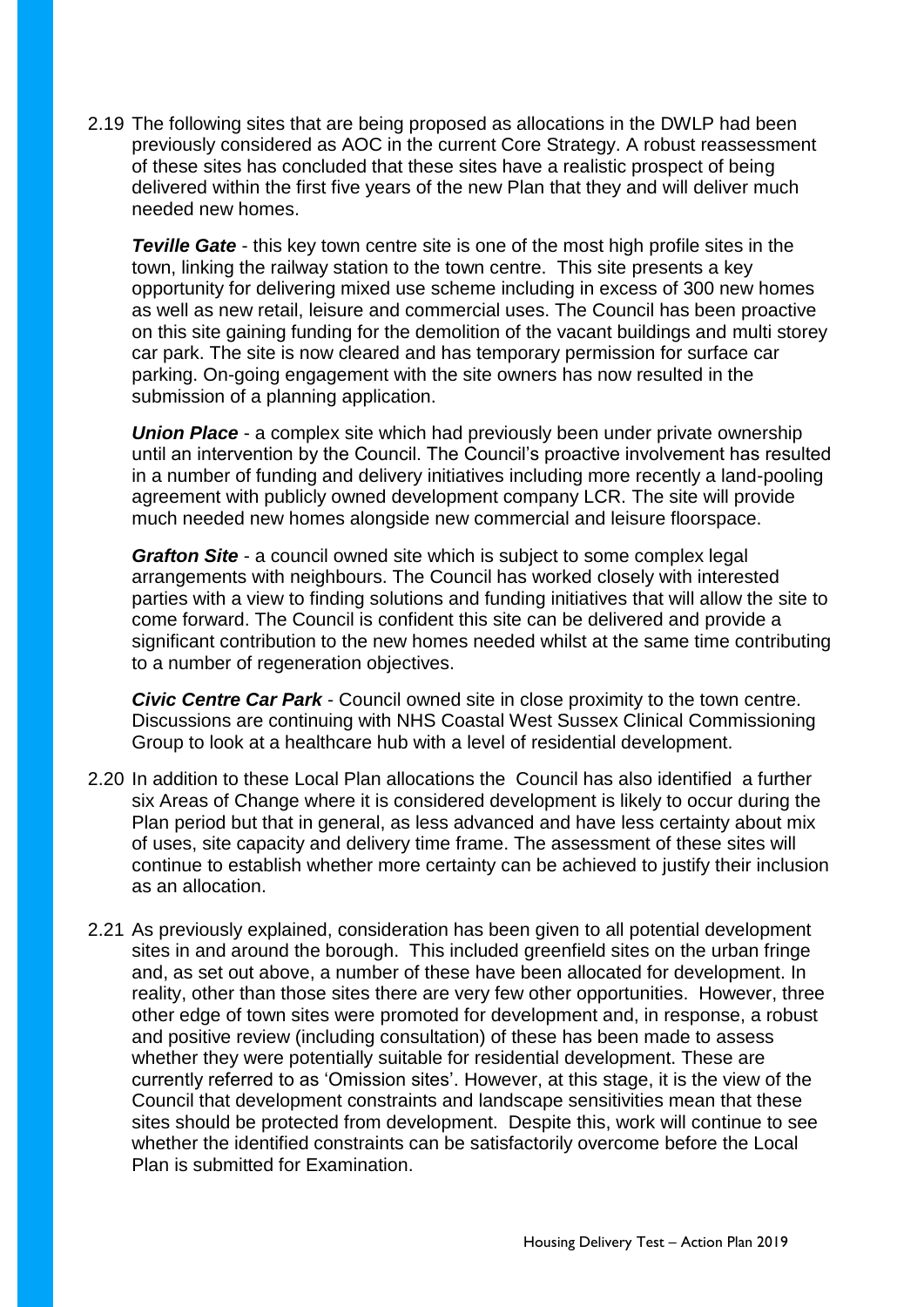2.22 In working towards the Submission stage of the Plan all sites will be robustly reassessed to justify their continued inclusion in the delivery strategy and to provide greater certainty of their capacity and delivery timescales. Assuming the Inspector at examination agrees to the inclusion of these sites the Council will regularly monitor their delivery and seek to address any obstacles that may arise.

#### **Potential barriers to delivery**

- 2.23 The physical and environmental constraints of the borough strongly influence the capacity to accommodate new dwellings, with the sea to the south, the South Downs National Park to the north and sensitive gaps to the east and west forming an important component of the landscape setting of town. A key challenge is to balance the need for development against the need to minimise the impact on the countryside and landscape character. There are also flooding and key infrastructure constraints which impact on the availability of land for development.
- 2.24 Additionally, many parts of the Borough are already intensely developed or the local characteristics are such that they make it very difficult to facilitate further significant development For example, there is a predominance of suburban housing with relatively few open areas where larger scale growth and change can be easily accommodated.
- 2.25 There is also a significant reliance on a relatively small number of larger sites in and around the town centre to bring forward major development. An associated problem is that the housing market in the area is dominated by a relatively small number of key landowners and major developers, reducing possibilities for the smaller developers. Additionally, some sites are subject to complex planning histories or other complexities such as multiple ownership. However, as set out above, where possible, the Council is working proactively to address these issues.
- 2.26 The provision of appropriate infrastructure is important to support new development, and this remains a key aspect of Local Plan preparation and progression. In 2018, the Council has published a new working draft Infrastructure Delivery Plan (IDP) to ensure the right levels and types of infrastructure essential to support new homes, economic growth and to protect the environment are delivered. The Council continues to work with key service providers to update its IDP.

#### *Development costs and viability*

- 2.27 The new Local Plan will be supported by a Whole Plan Viability Assessment (WPVA) to provide an appraisal of the Plan in terms of the impact of its policies on the viability of development expected to be delivered during the Plan period. It will assess whether the key sites (both greenfield and brownfield) which are key to the delivery of the housing strategy are viable.
- 2.28 The Community Infrastructure Levy (CIL) is now the main way in which the Council collects contributions from developers for infrastructure provision in Worthing. It largely replaces the use of S106 planning obligations with the exception of affordable housing provision and some site specific requirements. As charging authority, Worthing Borough Council has the responsibility for managing, monitoring and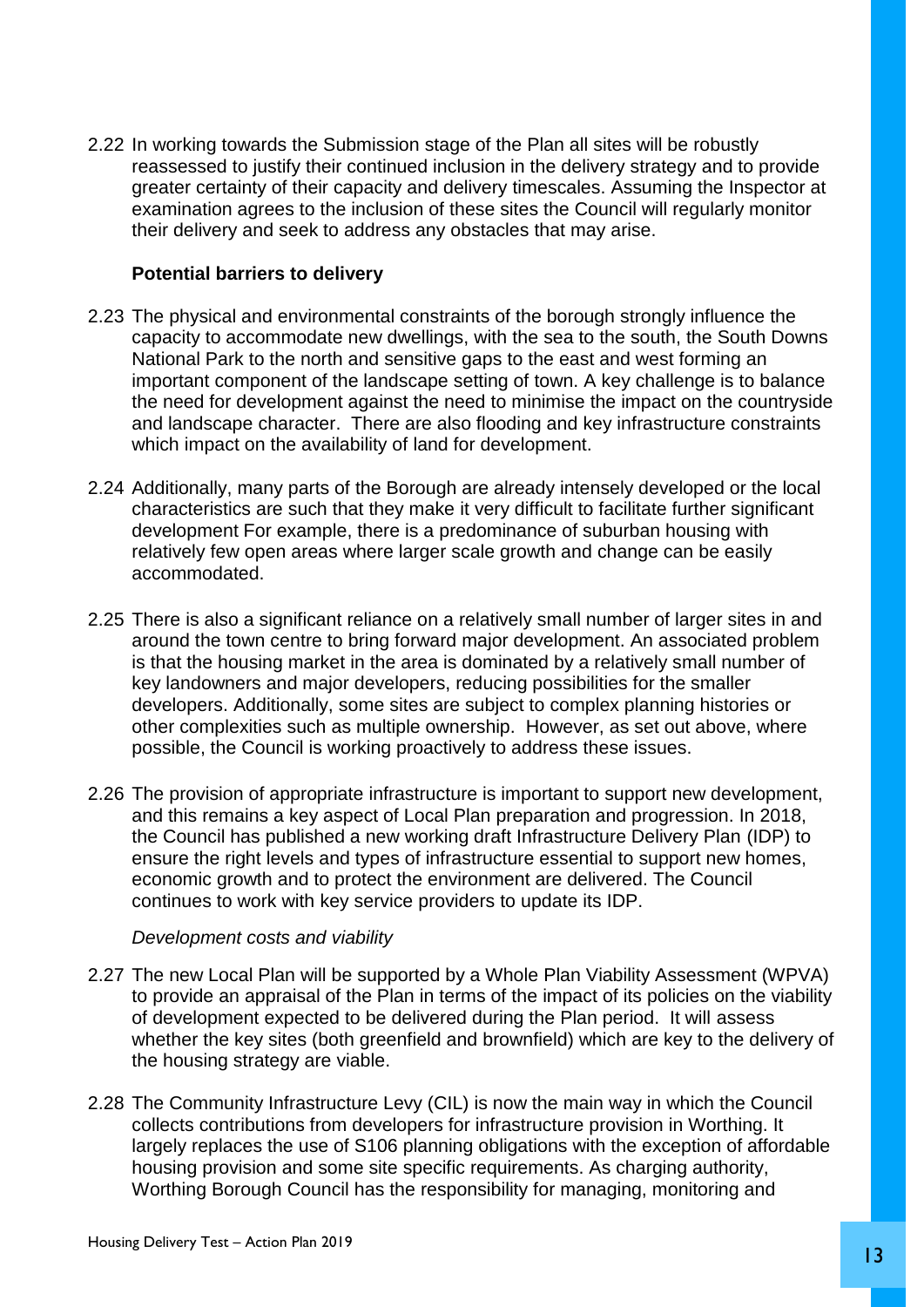reporting on CIL. Although the CIL 'pot' is growing, it is accepted that CIL will not generate enough funds to completely cover the cost of new infrastructure needed to fully support the planned growth. As a result, infrastructure providers will also have to apply for funding from other sources, with CIL used as match funding where appropriate. It is also clear that there will be many competing demands on CIL funds which means that is important that a clear and justified process for the spend and prioritisation of CIL is established. Consultants have recently been appointed to undertake a review of the current Charging Schedule and the findings and implications for proposed CIL rate and zone options will be considered.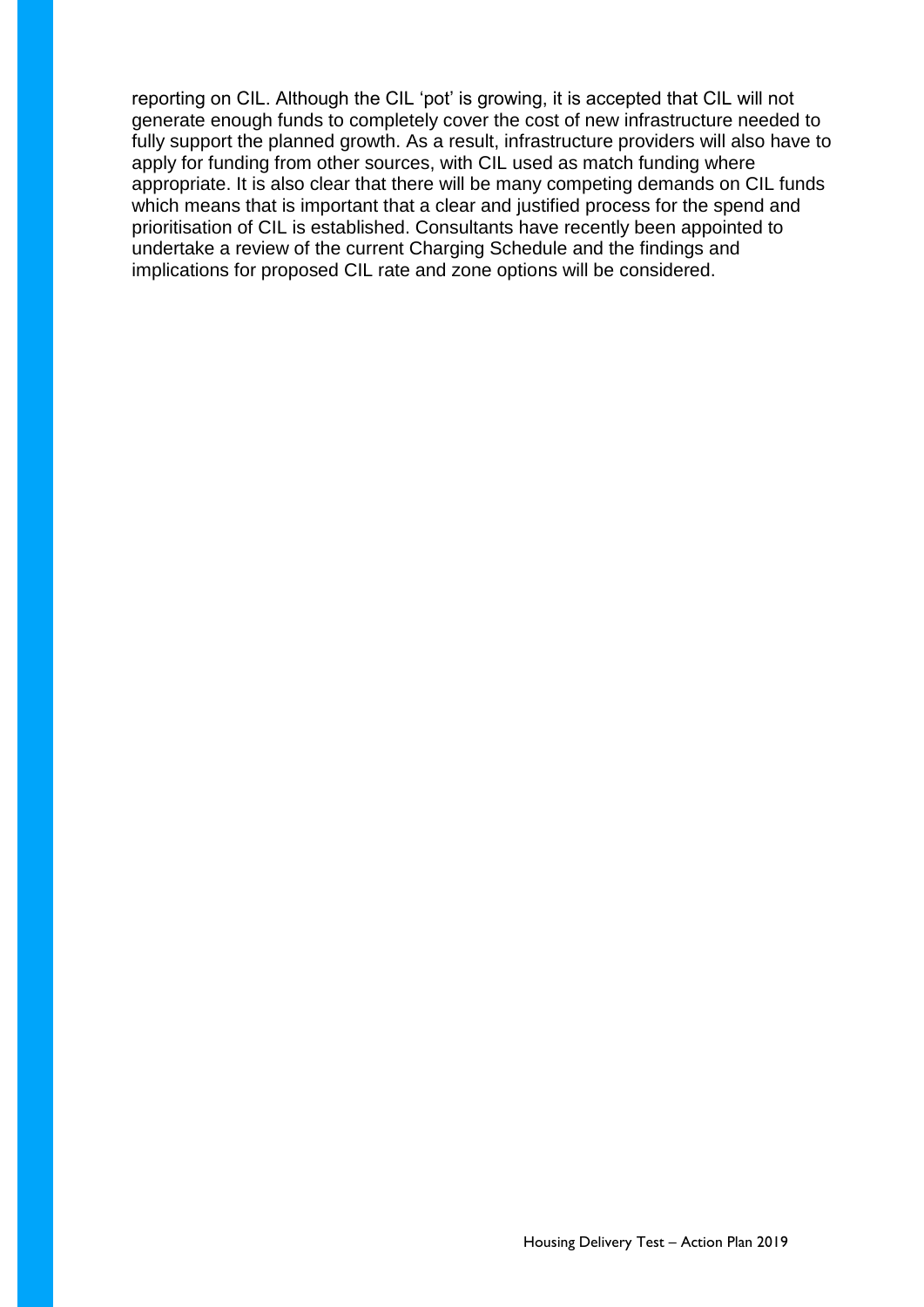# **3. Key Actions & Responses**

3.1 The Council has already undertaken a significant amount of work to identify the barriers to bringing forward some of the key sites in the borough as discussed above. It will continue to be proactive in searching for additional opportunities to bring forward both existing and new sites. The following are those identified areas where it is considered that regular reviews are undertaken to ensure that potential opportunities are identified, robustly assessed and delivered expediently:

#### **Ensure Housing Delivery Remains a Council Priority**

- 3.2 Given the very significant housing pressures within the town housing delivery is already a high level corporate and political priority for Worthing, as detailed in the Council's new Corporate Plan - Platforms For Our Places which is currently being updated. Strong corporate leadership will be an ongoing requirement to ensure housing delivery remains a focus across the Council.
- 3.3 The Council will therefore undertake to:
	- Continue to provide a Council wide strategic approach to housing delivery, and ensure the delivery of new homes is a primary consideration in decisionmaking.
	- Ensure existing policies, strategies and other relevant documents and databases are updated and put in place to support housing delivery and are implemented to achieve specific goals.
	- Ensure that Councillors are fully aware of the importance of delivering new homes and supporting related policies and strategies.

#### **Review of Local Plan**

#### *Draft Worthing Local Plan*

- 3.4 Worthing needs a new Local Plan to conform with the updated NPPF and to identify how the Council intends to meet housing, employment and infrastructure needs. The current Core Strategy does not address these changes and in particular new requirements and tests for meeting housing needs. Work commenced on the new Local Plan in 2015 and in spring 2016 the first stage of Local Plan review (the Issues and Options stage) was published for consultation. In autumn 2018 the Council published its preferred options (Regulation 18) in the Draft Worthing Local Plan. Work is currently underway to prepare the Submission version of the Plan. The current timescale of the Local Plan review is for Regulation 19 consultation in Spring 2020, Submission Autumn 2020, Examination Winter 2020 /Spring 2021 and adoption Summer 2021.
- 3.5 An up to date policy framework will create greater certainty for those wanting to bring forward sites for housing delivery, supporting investment decisions and minimising areas of disagreement as to how policies are applied and the weight that needs to be attributed to different policies. Housing can also be facilitated through site allocations.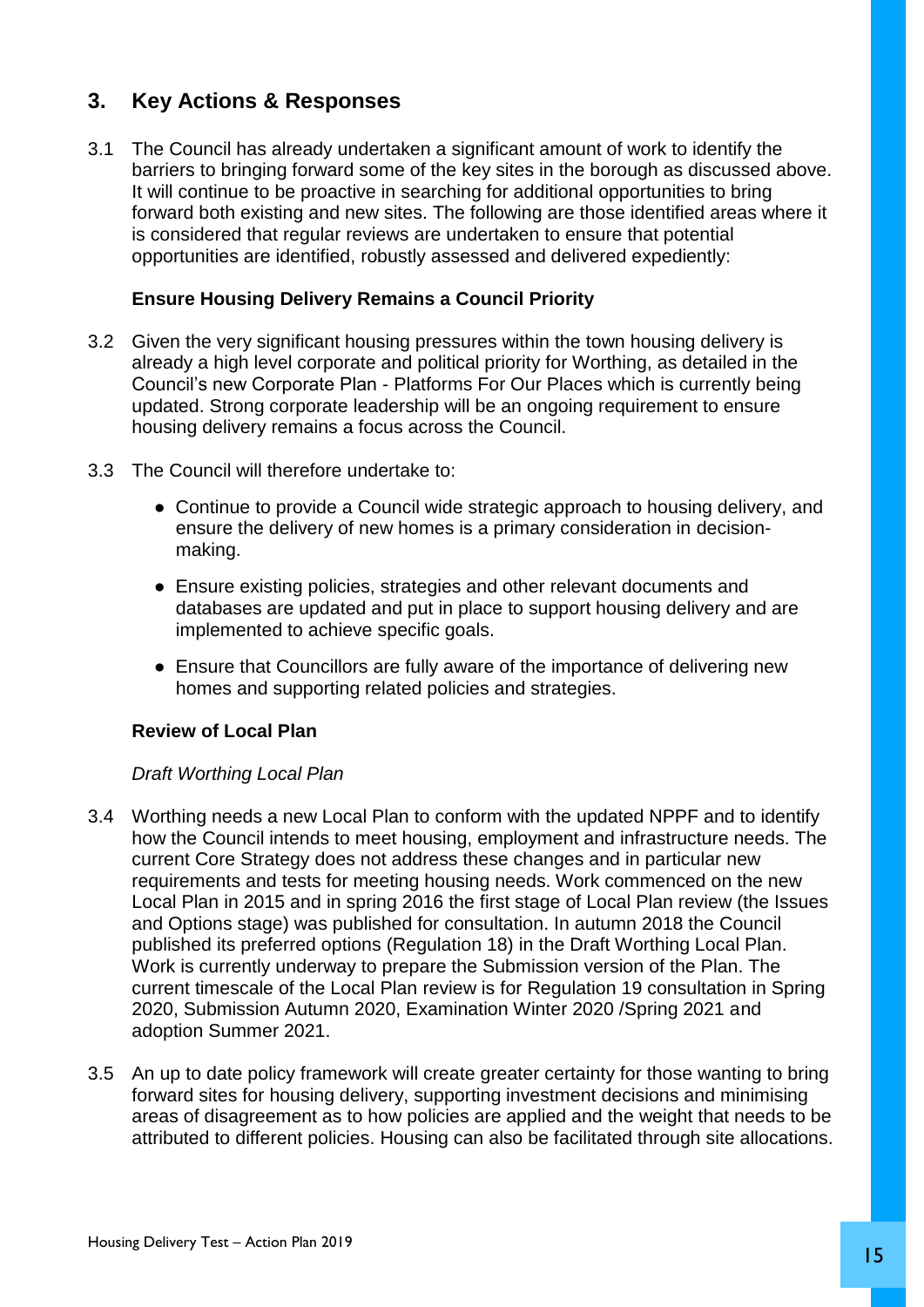### *Community Infrastructure Levy*

3.6 A Community Infrastructure Levy (CIL) Review is currently underway in response to changes to legislation and the timeline for the emerging Worthing Local Plan. In particular, this will: respond to recent changes in guidance; 'test' greenfield development; update viability tests; and address some elements of the existing Charging Schedule. Importantly, the review (and the Whole Plan Viability Assessment that will follow) will help to ensure that the infrastructure requirements and contributions placed on development are not impacting on development finances to such a degree as it might make schemes unviable.

# **Planning Policy**

3.7 There are a number of policy approaches that can help with the delivery of new homes whilst balancing the wider sustainable, community and economic needs of the borough. In order to deliver sites and respond to changes in the economy the Council can, depending on circumstances, take a flexible approach to the application of its adopted policies. This includes residential tenure mix, loss of employment and other land use, where appropriate.

#### *More effective use of land*

- 3.8 A key policy in the Worthing Core Strategy encourages the most efficient use of land which will usually mean, where appropriate, developing at densities above those of the surrounding areas. The optimum density of a site should be achieved through a design led approach to determine the capacity of a site.
- 3.9 The expectation is that residential development of a family housing scheme should achieve minimum densities of 35dph whilst flats, mixed residential developments in or close to town centres or near public transport hubs should be achieving densities far in excess of this. Where developments do not demonstrably optimise the housing density of a site then permission is refused. Unlike some, more rural, authority areas this is not a common issue in Worthing as the nature and character of the borough means that the vast majority of proposals for development seek to maximise development. Despite this, further work is currently being undertaken to inform density policies to be included in the emerging Local Plan. This work will assess whether there are any mechanisms that could be used to further increase residential densities whilst at the same time ensuring that the characteristics valued in the surrounding area are maintained / enhanced and that a high standard of living accommodation is provided.

#### *Specific Site Policies*

3.10 These policies identify the key development sites and set out the requirements for delivery. This provides developers and landowners with clear guidelines of the mix of uses, level of development, infrastructure requirements etc. with the aim of speeding up the decision making process.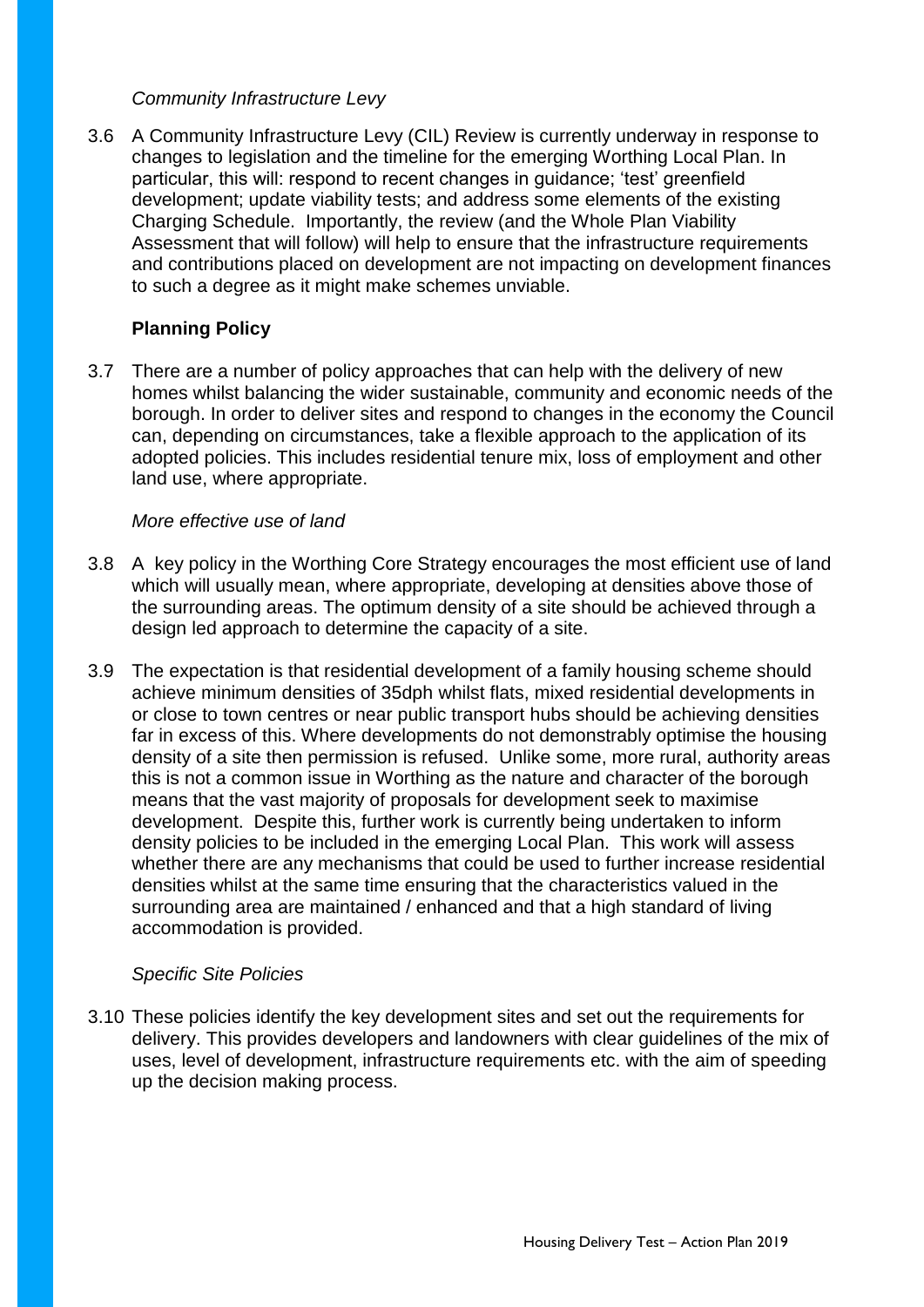#### *Supplementary Planning Documents*

3.11 There are a number of Supplementary Planning Documents (SPD) relevant to the delivery of housing:

*Tall Buildings Guidance SPD* - This document provides clear and consistent guidance on the design and location of tall buildings in Worthing.

*Guide to Residential Development SPD* - The purpose of this document is to provide general policy and design guidance for all residential development. In particular, it gives more detail on how a number of Core Strategy policies will be applied.

*Space Standards SPD* - Since the introduction of national space standards relating to internal space this SPD is only used to inform applications for conversions and external space.

*Sustainable Economy SPD* - The primary purpose is to provide additional information to Core Strategy policy 4 (Protecting Employment Opportunities) and 5 (Visitor Economy). It sets out the detailed criteria that will be used to assess any loss of employment or tourism related uses. Where appropriate, residential uses will be encouraged.

*Developer Contributions SPD* - The purpose of the SPD is to summarise the different mechanisms which will be used and the relationship between them. This will help to provide clarity for developers when considering new development opportunities.

#### *Development briefs*

- 3.12 Development briefs are prepared, where appropriate, to guide the future redevelopment of specific sites. By providing more detailed site analysis and development principles they provide landowners and developers with a clear indication as to what proposals are likely to be granted planning permission which, in turn, reduces uncertainty.
- 3.13 The purpose of development briefs is to:
	- Improve the quality and consistency of advice provided to developers;
	- Improve the efficiency of the planning and development process; and
	- To improve the quality of the built environment.
- 3.14 Worthing will keep its guidance under review to ensure there is adequate information for a developer to know what is expected from new development, including at the stage of the initial investment/land purchase, and to ensure the relationship between local and national policy guidance is clear. There will also need to be a full review of all guidance to ensure it 'dove-tails' with new Local Plan policies in due course.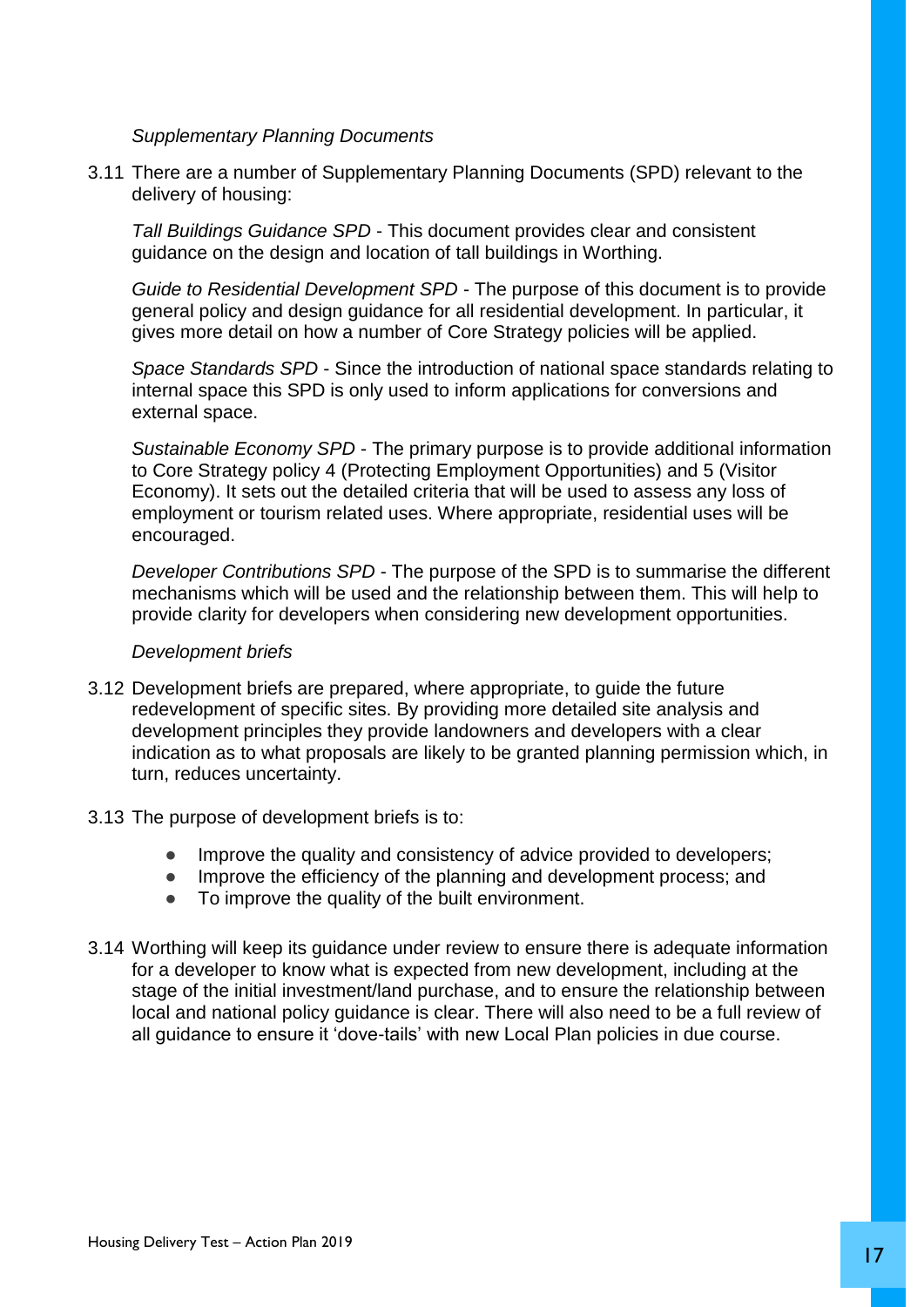# **Improving our Planning Application Processes**

- 3.15 Whilst the Council has not identified the Development Management planning process as a barrier to delivery it does recognise the importance of monitoring its performance and addressing any issues that may arise swiftly.
- 3.16 It can be seen from the data below on determining planning applications that the Council's performance and the speed of decision making is good and delays in the system are minimal. It can therefore be concluded that the authority has an efficient decision making process in place.

| Year      | <b>Total</b><br><b>Applications</b> | <b>Majors</b> | <b>Minors</b> | <b>Others</b> |
|-----------|-------------------------------------|---------------|---------------|---------------|
| 2014/2015 | 1,102                               | 79%           | 74%           | 80%           |
| 2015/2016 | 689                                 | 92%           | 77%           | 80%           |
| 2016/2017 | 716                                 | 94%           | 85%           | 89%           |
| 2017/2018 | 731                                 | 92%           | 83%           | 85%           |
| 2018/2019 | 749                                 | 71%           | 84%           | 90%           |

*Percentage of applications determined within the prescribed timetable*

*Appointment of Principal Planning Officer (Major Applications)* 

3.17 There are a number of major development sites that are due to come forward over the Plan period. In order to ensure that are dealt with in the most efficient manner the Council has recently appointed a Principal Planning Officer (Major Applications) with responsibility to provide detailed pre-application advice, enter into early stage negotiations in respect of S106 Agreements/CIL and liaise with other Council departments and other stakeholders. The aim is to ensure that the application process through to decision making is as smooth as possible by providing continuity and greater certainty for all parties involved.

#### *Pre-Application Advice Service*

3.18 To save unnecessary delays in the planning application process the Council has successfully introduced a Pre-Application Advice Service.

#### *Planning Performance Agreements*

3.19 In the last few years the Council has entered into planning performance agreements with a number of applicants to provide a tailored project management framework for handling a development proposal from pre-application stage through to decision and any compliance with conditions. These have been used successfully on some of the major development schemes and will continue to be used where appropriate.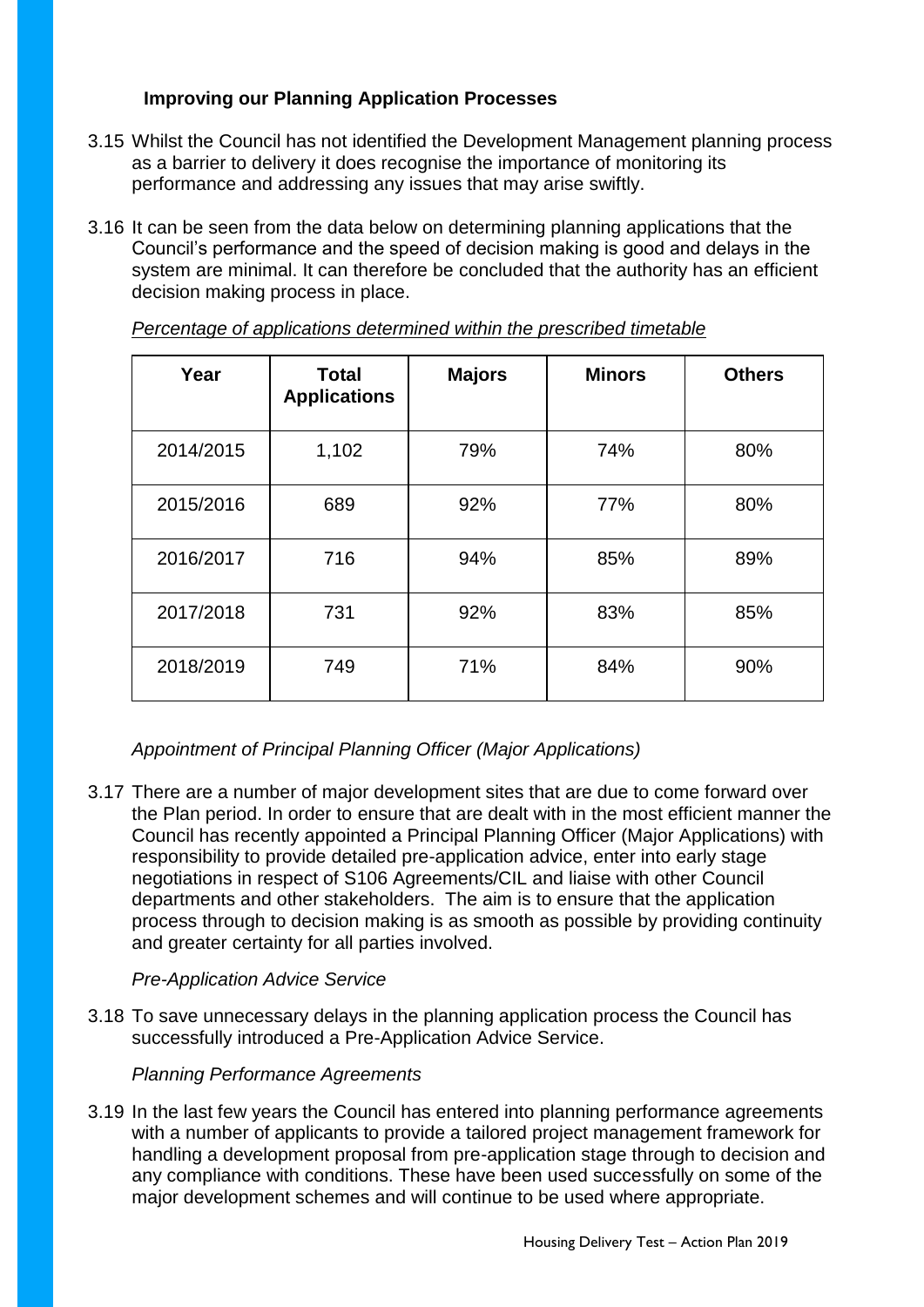### *Standardised Legal Agreements*

3.20 It is recognised that the drawing up of legal agreements has the potential to delay the decision making process. In addition to the pre-application service and the appointment of the dedicated Major Applications Officer the Council is undertaking a review of its S106 process to standardised the format of the legal agreements. This will speed up this stage of the process.

#### *Establishment of Major Projects & Investments Team*

3.21 An experienced cross-discipline Major Projects and Investments team has been set up to allow the Council to be more proactive in identifying issues and barriers to housing delivery on major sites. Part of their remit is to develop close working relationships with land owners/developers of the key sites across the borough together with infrastructure providers and other departments in the Council in order to unlock barriers to delivery. This includes a full review of the Council's own 'estate' and a more proactive land assembly and 'commercial' approach to site delivery if required. They have been successful in leveraging public funding where available and developing business cases to help unlock sites.

# **Other initiatives to support housing delivery**

#### *Council Owned Land*

3.22 The Council as a landholder has identified a number of its own sites that may be surplus to requirements and is currently considering further sites to bring forward additional homes as part of an asset management review. This allows the Council to prioritise and use resources to unblock any barriers to delivery as well as providing more delivery certainty.

#### *Asset Management Working Group*

3.23 The Asset Management Working Group was formed to focus on the review of the Councils' own land and property holdings in terms of identifying any surplus land or buildings, which could potentially be suitable for residential development. The Council is keen to maximise the use of its own land and property assets to drive regeneration forward.

#### *Land in Private Ownership*

3.24 A number of the major/strategic sites, which are critical to the delivery of the housing strategy, are controlled by the volume/national housebuilders who are also developing large sites in neighbouring local authorities. This could be a significant factor in slowing delivery rates as volume housebuilders are known to limit the release / commencement of development sites in order to maintain strong demand within the housing market area. The Council continues to work closely with these key developers/landowners and others to ensure the housing trajectory reflects the most realistic delivery timescales.

#### *Affordable Homes Delivery Group*

3.25 The Council has recently set up a cross service group to address the significant shortfall of affordable housing provision across the borough. The primary focus of the affordable homes delivery group is to identify opportunities for the delivery of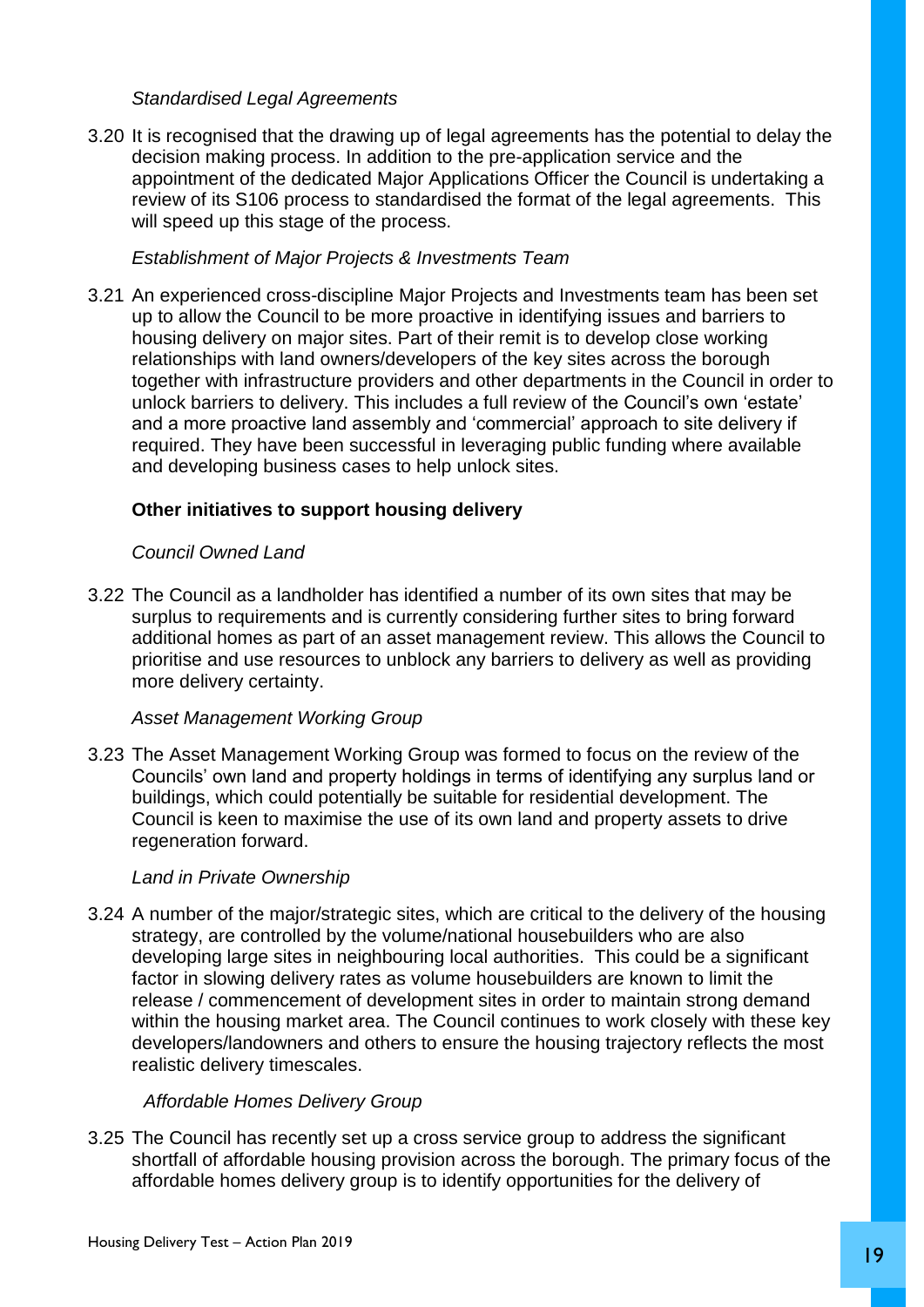affordable homes through more efficient use of Council owned land, together with the acquisition of land and premises for redevelopment.

*Working Groups and Cross Boundary Working*

- 3.26 Planning Officers meet regularly with other districts and boroughs in West Sussex as part of Duty to Co-operate and to consider a range of cross boundary issues, including addressing the delivery of housing. This has allowed for best practice to be disseminated that when implemented could help to 'unblock delivery constraints. Work under the Duty to Co-operate has also included the consideration of development proposals within Worthing that could, in turn, help to deliver additional housing growth within neighbouring authority areas.
- 3.27 The Council is also a member of the West Sussex and Greater Brighton Strategic Planning Board, which seeks to jointly address strategic planning and development issues. It maintains a close working relationship with the Coast to Capital Local Economic Partnership. Housing delivery is a key consideration and the Borough Council has made it known at each relevant stage that, despite taking a very positive approach to development, that Worthing will not meeting it's housing need. As a consequence, requests have been made to neighbouring authorities to ask whether they had any potential to help meet some of Worthing's housing shortfall.

# *Agents Forum*

3.28 The Councils Place and Investment Team has recently set up an Agents Forum comprising key residential and commercial agents. The purpose is to create an open forum for dialogue about trends and issues impacting on development arising across the Borough.

# *Corporate Marketing*

3.29 The Council has sought to raise the profile of the Borough and the key development opportunities it offers. Initiatives include a dedicated website 'Adur and Worthing Invest' and the production of magazine 'Building Adur and Worthing 'which is published regularly. This keeps residents, businesses and prospective investors upto-date with all the latest developments.

# *Worthing Investment Prospectus 2016*

3.30 Worthing Borough Council, with the support of West Sussex County Council and other partners, has developed a vision for how the town will continue to be transformed in the future. The Council and other local partners are offering a 'ready to deliver' commitment. In practice, this means investors in Worthing can expect, direct contact with Council leaders and senior officers, a dedicated Economy Directorate with an experienced cross-disciplinary team. Where appropriate, the Council will be willing to consider flexible approaches to planning, development and tenure mix and a willingness to use public sector land assets directly and indirectly. Furthermore, the Council will provide a 'commercial' approach, encourage proactive land assembly and lever public funding where available for developing business cases.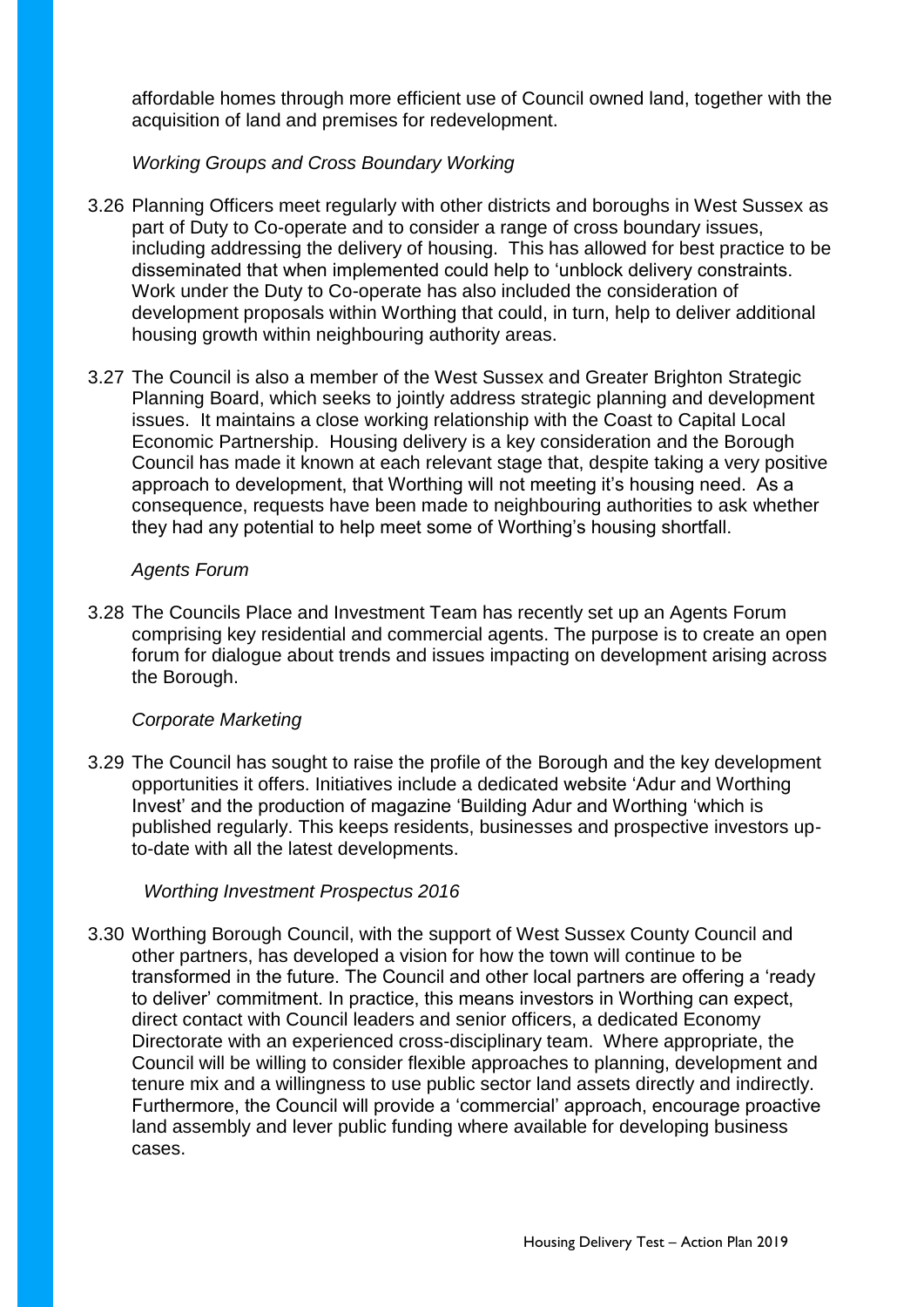*Relationship with developers, landowners and agents*

- 3.31 The Council recognises the fundamental importance of building relationships with developers, landowners and agents within the borough.
- 3.32 Contact with these partners is an essential part of assessing whether sites are available for development as part of the Strategic Housing Land Availability Assessment. This is carried out on a regular basis to ensure that only those sites that are genuinely available can be considered as part of the potential housing land supply. As part of this, a 'Call for Sites 'exercise is undertaken regularly.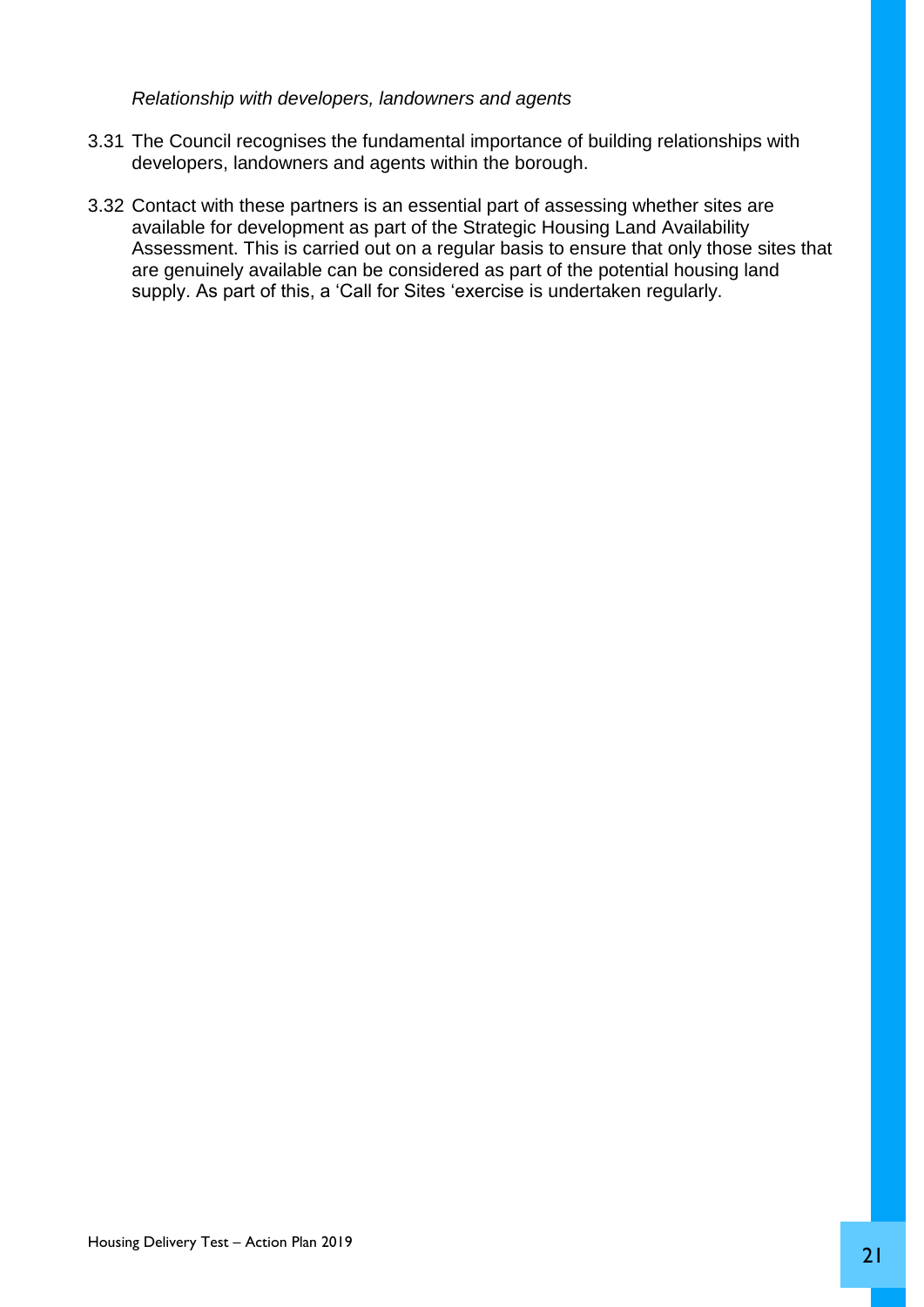# **4. Monitoring and Next Steps**

# **Monitoring**

- 4.1 Housing delivery is monitored jointly by West Sussex County Council and Worthing Borough Council and is reported through the Annual Monitoring Report published each December (to cover the preceding financial year). This includes an update on sites identified in the Strategic Housing Land Availability Assessment and Self Build and Custom Housebuilding Register. In addition, the Council maintains and updates annually the Brownfield Register.
- 4.2 Whilst the Council has excellent monitoring systems in place, as good practice, the Housing Delivery Test Root Cause Analysis Datasheet, produced by the Planning Advisory Service, has been used in an effort to improve this. This tool will continue to be populated as information on the progression of individual sites through the planning process becomes available.
- 4.3 The results of the Housing Delivery Test will be reported through the Worthing Members Working Group and, where necessary, the Action Plan will be reviewed and published in line with the requirements of the National Planning Policy Framework. Any changes in legislation, government policy or practice guidance will also be reflected in any update.

# **Next Steps**

4.4 This is the first Action Plan produced by the Council and annual reviews are anticipated in future years. To help increase future housing delivery, the Council would welcome suggestions on any future actions from interested stakeholders.